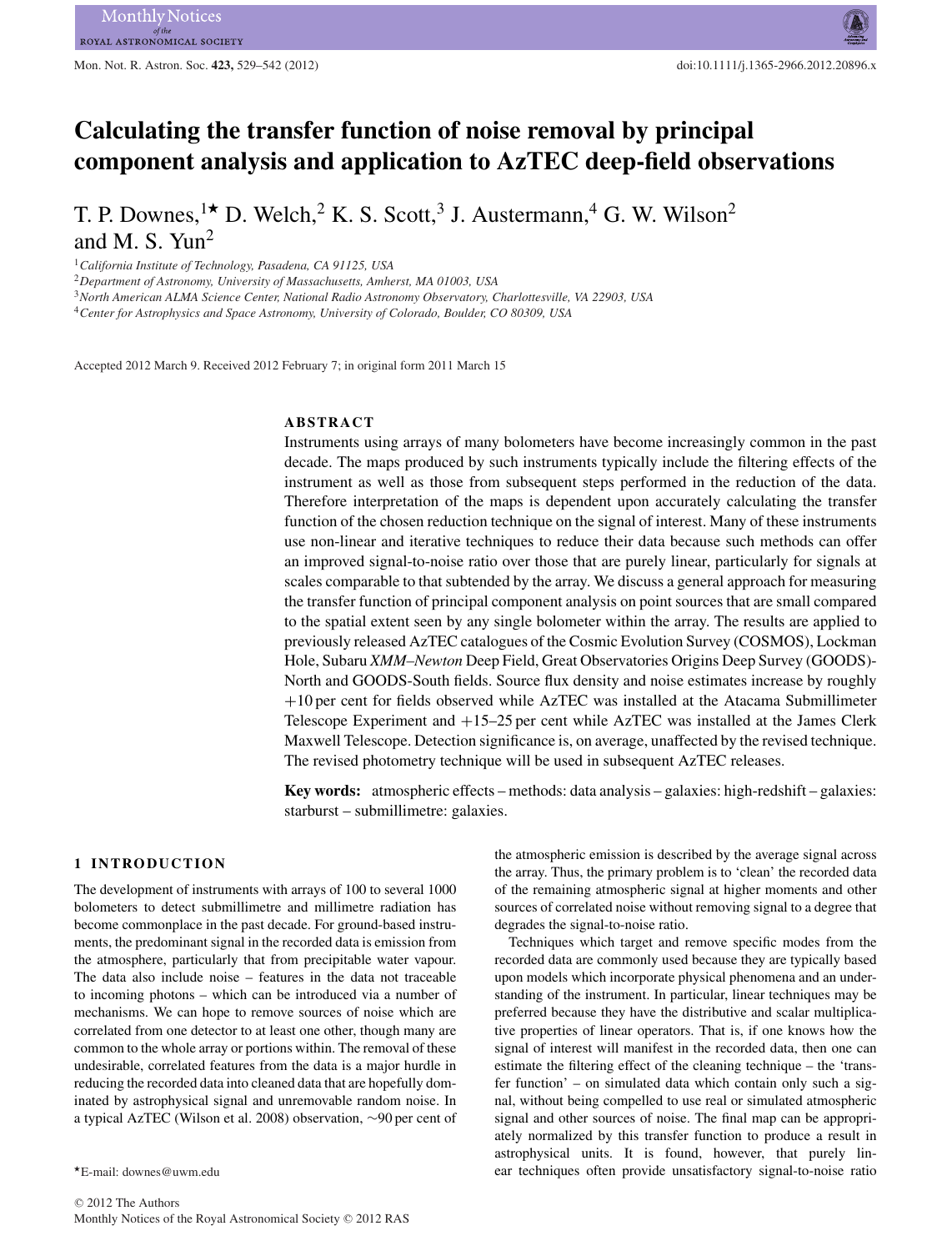performance in that they remove insufficient noise or too much signal, particularly for signals that subtend a significant fraction of the array.

Thus non-linear, sometimes iterative, techniques have been developed to improve detection significance (Enoch et al. 2006; Kovács 2008; Sayers et al. 2010). The need for this development can be understood from some simple properties of real-world instruments without resorting to measuring or modelling the properties of the atmospheric emission (e.g. Lay & Halverson 2000; Sayers et al. 2010) or any other undesirable feature in the recorded data. An actual instrument employs detectors whose response to sky signal (both atmospheric and astrophysical in origin) may be a varying function of time owing to, e.g., the nature of the detection mechanism, variation in the subsequent electronic amplification or changes in the optical properties of the instrument. Though instruments are calibrated at regular intervals, variations on time-scales much shorter than the interval cannot be accounted for in the calibration. The relative gain between detectors is important because modelling the largest undesirable feature, the atmosphere, requires converting the recorded data to values proportional to physical units. A small fluctuation, or calibration imprecision, in the relative gain between detectors can have significant impact because it is multiplied by the large correlated atmospheric signal. Allowing the relative gains used in atmospheric removal to converge to a set of values independent of the calibration values, as in Sayers et al. (2010), is an example of a non-linear technique because the data themselves are used to measure the relative gain; i.e. the cleaned data are a function of the recorded data multiplied by the relative gain, which is no longer independent of the data. Similarly, principal component analysis (PCA) allows the relative gain between detectors to be determined by the covariance matrix calculated from the recorded data and is thereby non-linear.

To interpret a map produced by a non-linear analysis technique, we still require a transfer function for the signal of interest. Though non-linear techniques will not, in general, have the distributive and multiplicative properties of linear operators, the interpretation of the map depends only on the cleaned signal of interest being linearly proportional to the input recorded data. Though it is non-linear, the technique described in Kovács (2008) retains the transfer function estimation advantages of linear techniques because the data are modelled explicitly as the summation of specified noise modes and astrophysical signal. The PCA technique, described further in Section 2, 'adaptively' uses the recorded data to identify the modes to be removed. Thus, calculation of a PCA transfer function must ultimately rely on the recorded data themselves.

We describe herein the applications of this approach to PCA on data from the AzTEC instrument and make comparisons to approximations to the full non-linear problem. The resulting photometry is applied to the AzTEC data and revised versions of previously released catalogues are presented. No changes to the correlated noise removal technique itself are made.

#### **2 PRINCIPAL COMPONENT ANALYSIS**

PCA is a popular technique for identifying the moments that describe the variance in data without relying on having measured those moments in their natural coordinate frame. As applied to bolometric arrays, the recorded data from  $N$  bolometers with  $N_{\text{samples}}$  each are decomposed into orthonormal eigenfunctions by the standard eigendecomposition technique (e.g. Anton 1994, chapter 7). The eigenfunctions can be rank-ordered in eigenvalue and thus also by their contribution to the variance in the recorded timestream. The

largest eigenfunctions are then supposed to have their origins in atmospheric signal as well as other strong correlations in the instrument. Since these modes are determined by the data themselves, the process as a whole is non-linear, even though eigendecomposition and eigenfunction removal are individually linear.

The exact choice of the number of eigenfunctions to remove from the recorded data is somewhat arbitrary. It is empirically observed that a logarithmic distribution of the eigenvalues will contain a large cluster of low eigenvalues<sup>1</sup> along with a number of widely distributed larger eigenvalues. In the AzTEC pipeline, the width of the low-eigenvalue cluster is used to calculate the number of eigenfunctions to remove. Though other cuts could be made, this choice allows a simple parameter, a multiplier on the eigenvalue distribution width, to control the cleaning process. Eigenfunctions are removed from the data until no further modes exist outside a region defined by the multiplier times the distribution width. It is observed that the number of modes removed is unaffected upon addition of simulated sources of typical flux densities (a few to 10 mJy at 1.1 mm) to the recorded data. The particular value of 2.5 for this multiplier has been empirically found to roughly maximize the signal-to-noise ratio for point sources. Typically 5–15 modes are removed from the data. The details of this technique are described in Scott et al. (2008).

The advantage of the PCA technique is that the largest correlations are adaptively identified and removed. This removes large correlated features that may be easily described by physically motivated models as well as features that do not lend themselves to modelling. An example of the latter might be electromagnetic interference that couples to detectors with a strength that varies with time or is found only in a subset of the data. By automatically removing these features, the observer's time can be dedicated to interpretation of the interesting signals. However, the transfer function of PCA on signals is dependent on what modes are adaptively identified and removed. The transfer function estimation technique described in Scott et al. (2008) (and used in subsequent AzTEC publications) is a linear approximation to the PCA cleaning operator because it assumes that the operator – which identifies high power modes that are correlated between detectors – is unaffected by the presence of a simulated faint source. We might expect this to be true because point sources subtend an angle that is small compared to the bolometer spacing and also because the typical signal they contribute is small compared to that from the atmosphere, but it is not empirically observed to be true.

In fact, the eigenfunction spectrum at large eigenvalue is systematically affected by the addition of simulated sources of typical flux densities to the recorded data. Comparing the eigenvectors<sup>2</sup> calculated from the recorded and source-added data, we find that the cleaning operator components vary at the several per cent level (with roughly equal fluctuations upwards and downwards) for the largest eigenvalue eigenfunction. Because the largest eigenfunction is essentially the average atmospheric signal across the array (Sayers 2007), a several per cent effect in the operator can be significant compared to the source flux we intend to measure.

<sup>&</sup>lt;sup>1</sup> Simulated data that contain only random noise have such a feature, suggesting its origin.

<sup>&</sup>lt;sup>2</sup> The eigenvectors are an  $N \times N$  matrix that transforms the recorded data into the orthonormal basis of eigenfunctions. Any changes in the eigenvector components corresponding to large eigenvalues are reflected in the PCA cleaning operator that removes eigenfunctions from the data.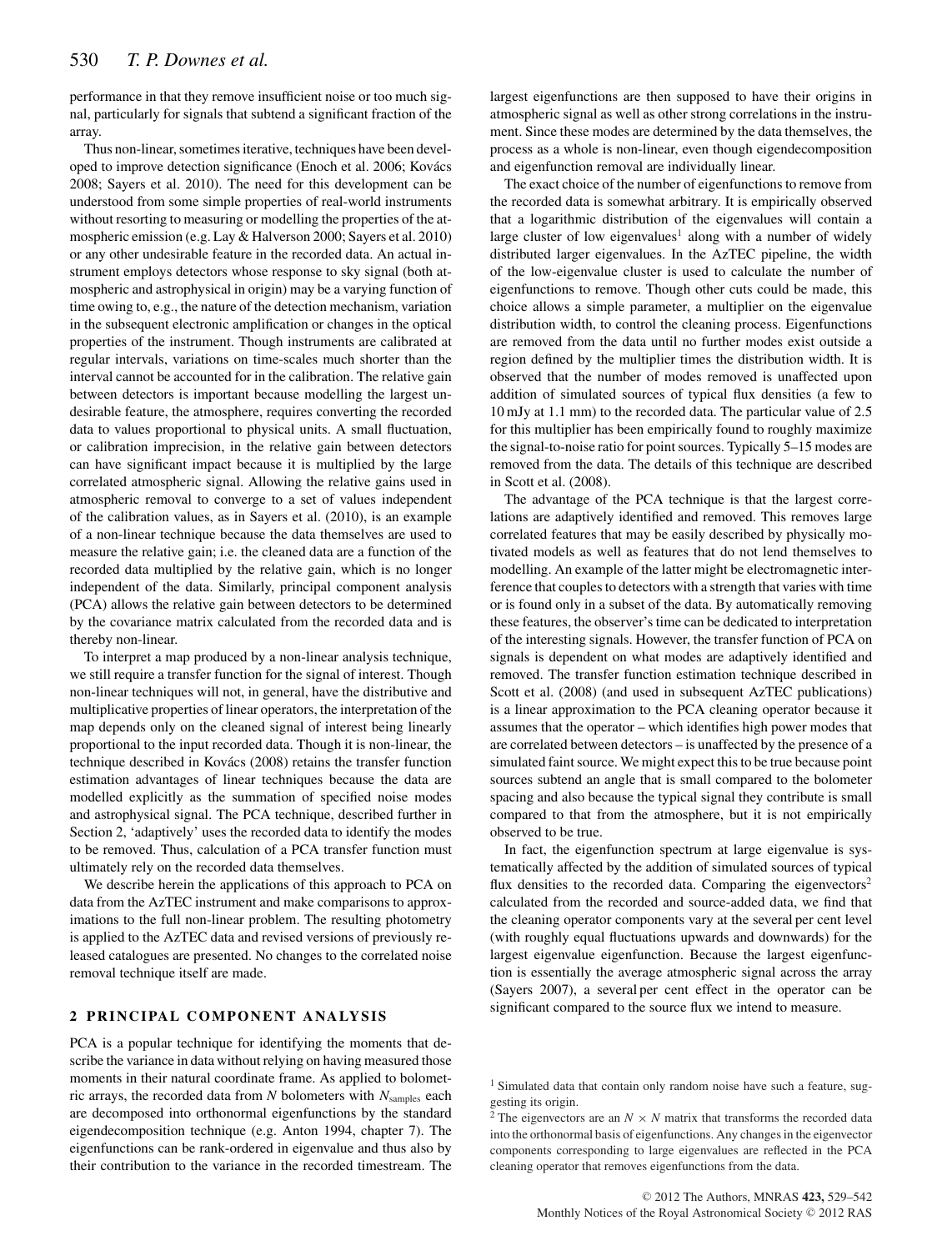

**Figure 1.** Comparison of the various techniques to estimate the PCA cleaning point-source transfer function for a set of 43 observations of a single ASTE science field. See the text for full discussion of interpretation. The grey shaded region indicates the envelope of 20 calculations of the non-linear smoothed kernel using different locations for the simulated sources.



**Figure 2.** (a) Comparison of transfer functions calculated using three simulated sources of varying brightness at fixed locations. (b) A zoomed portion of (a) showing that the primary impact of non-linearity is to make the negative sidelobes shallower as source brightness increases. (c) The change in the measured flux (relative to peak) for 20 $\sigma$  and 5 $\sigma$  sources when they are optimally filtered using the standard transfer function derived from 10 $\sigma$  sources. The peak flux and all other pixels are shifted by <1.5 per cent of the peak flux and therefore the transfer function does not introduce significant systematic error for sources of typical detection significance.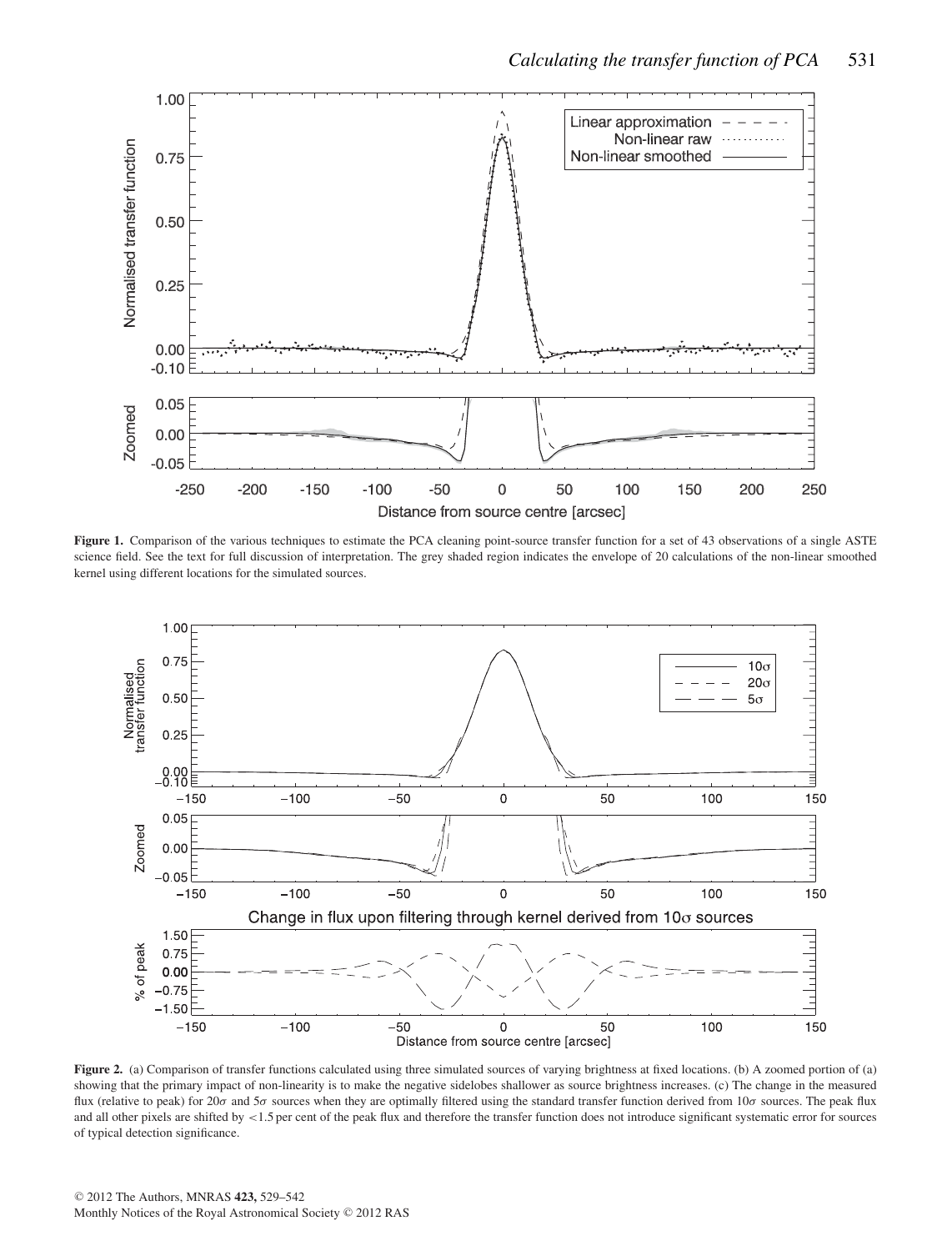This observation calls into question the accuracy of a linear approximation to the PCA cleaning operator. A full, non-linear simulation of the cleaning operator is therefore necessary. As will be shown, the linear approximation results in a systematic overestimation of the transfer function and an underestimate of the flux and noise present in the optimally filtered map.

## **3 SIMULATION OF THE PCA TRANSFER FUNCTION**

If we clean and map data with simulated sources and difference them from unfiltered maps produced from the recorded data, we can see how point sources are affected by PCA cleaning. For the purposes of this analysis, we have chosen to apply this technique to several previously published AzTEC deep-field observations (described in greater detail in Section 4) of size varying from ∼0.1 to 0.4 square degrees.

Prior to performing the simulation, we produce an initial filtered map using the linear prescription in Scott et al. (2008). This map can be used to estimate the final noise level and to calculate a region of the map that will be used in subsequent analysis. Typically this region is defined by including pixels whose noise-weighted time coverage is 50–70 per cent of the maximum coverage in the map. Simulated source locations are chosen to be more than 60 arcsec away from sources detected with significance greater than 3.5 in the selected region of the initial map. Likewise, all simulated sources are chosen to have a flux density equal to 10 times the average noise level of the selected region in the initial map. For each field, we insert three simulated sources per 0.05 square degrees with a maximum of eight. These three choices ensure that the transfer function is measured on simulated sources that are comparable to typically observed sources but are not affected by the true bright sources and do not themselves strongly affect the data.

The noise realizations in the recorded and source-added maps are similar but not precisely the same because the distributive property does not hold for non-linear operators. Thus, simple differencing of the maps is insufficient to produce a proper transfer function because it will include residual noise on pixel scales that is not a reflection of the actual effect of cleaning on a point-source signal. This residual is typically small compared to the noise level in the map; however, its use in an optimal filter would wrongly couple noise into our estimate of the source flux and detection significance. We mitigate this effect through three additional steps: (1) stacking the difference map at the centre of the simulated sources and normalizing by the known inserted flux, (2) rotationally averaging the stacked signal and (3) tapering the stacked signal at a distance four times the full width at half-maximum from the beam centre. These steps must ultimately be justified a posteriori – do they produce a transfer function that works? However, rotational averaging can be justified a priori through an understanding of the AzTEC observing strategy. AzTEC maps are produced by co-adding many individual maps (typically 60 or greater) taken at many elevations. Each individual scan, whether raster or Lissajous, is performed in azimuth and elevation while tracking a fixed centre point. The software tracks the position angle of the beam and can detect when pixels are weakly cross-linked. Given this observing strategy, we expect that the point-source transfer function should exhibit significant cylindrical symmetry. Likewise, tapering the signal at the edges is justified because any measured difference is unlikely to be physical in origin.

In Fig. 1, we show a cut in elevation through the transfer function estimates for the previously selected field resulting from the lin-

ear approximation, differencing/stacking and differencing/stacking with the extra steps noted above. The transfer function for each field will be slightly different owing to differing observing conditions and the non-linear nature of PCA cleaning. This transfer function is representative of typical values seen for observations from the Atacama Submillimeter Telescope Experiment (ASTE). It is seen that the linear approximation overestimates the peak signal and underestimates the negative sidelobes that result from the effective high-pass filter of the cleaning operator. The lower peak value and larger sidelobes can be understood as accounting for the effect of the source itself on the atmospheric model; the cleaning operator mistakenly includes some source flux in its atmospheric removal thus reducing the peak signal and increasing the sidelobes (which result in part from the source's contribution to the array average signal). Differencing and stacking simulated sources results in a more accurate transfer function estimation, albeit with imperfect differencing of noise. This is effectively resolved by rotationally averaging and tapering the map far from the source centre. The process was repeated many times using sources at varying locations and produced a stable result, as indicated by the small scatter in values around the particular realization presented. Furthermore, this analysis was reproduced using three simulated sources of varying brightness at fixed locations (Fig. 2). It is seen that the primary impact of non-linearity on the transfer function is to make the negative sidelobes shallower as source brightness increases. The impact on the measured flux is negligible for sources of typical detection significance.

The ultimate test of the revised transfer function is whether it succeeds in producing the correct flux when analysing data with simulated sources reduced blindly. 23 simulated maps were produced in each of which were inserted four simulated sources at varying locations far from resolved sources with fluxes ranging from 3 to



Figure 3. A comparison of the observed flux in optimally filtered maps at the locations where simulated sources of known flux have been inserted. The transfer function is consistent with unity and has a small, negative offset which can be explained by observing that the mean value of the chosen pixel locations was −0.24 mJy in the recorded map. The best-fitting line,  $y = -0.3 \pm 0.2 + (1.015 \pm 0.018)x$ , is shown.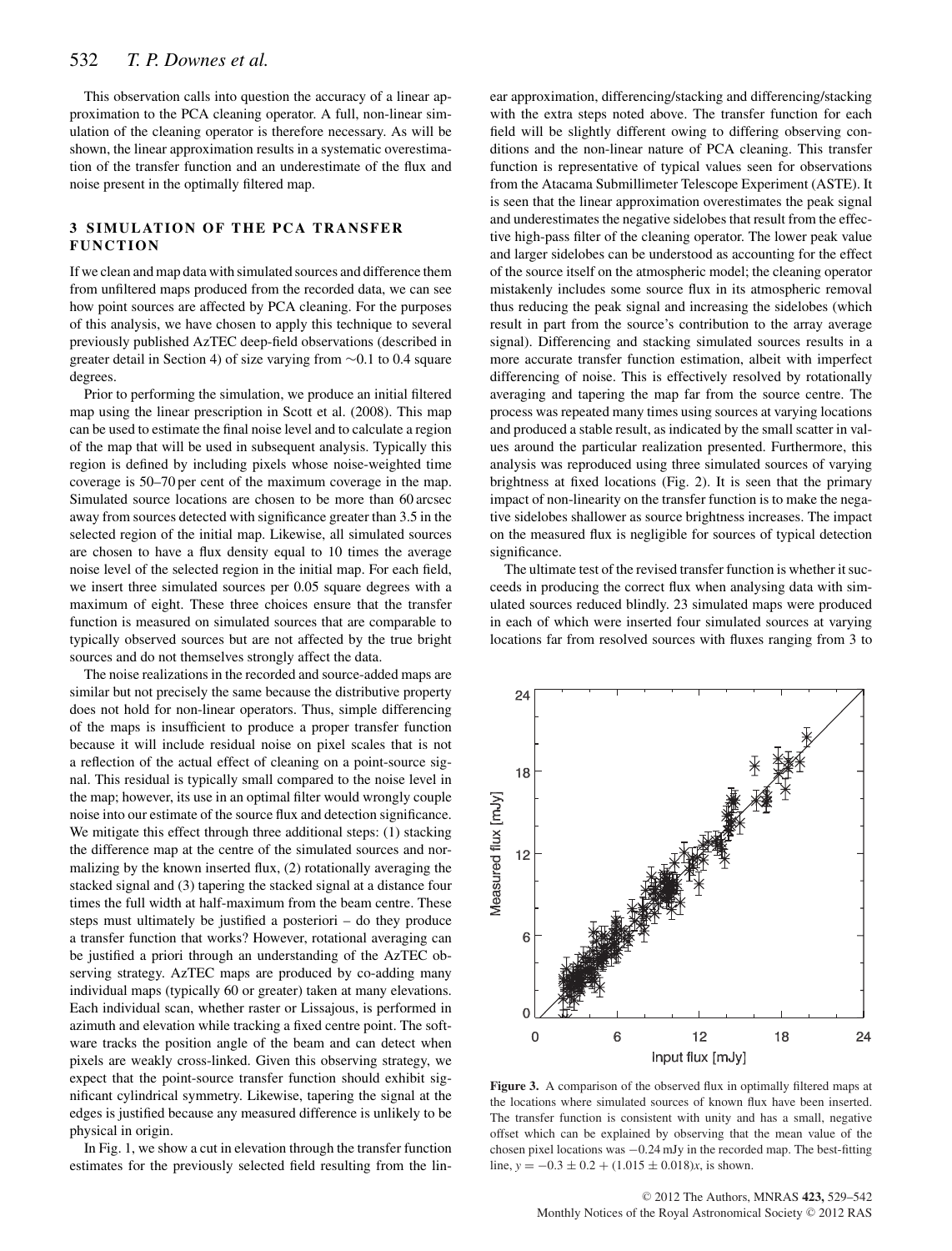

# Comparison of normalised transfer functions for AzTEC deep-fields

**Figure 4.** A comparison of the linear approximation (dashed) and simulated source (solid) techniques to estimate the PCA cleaning point-source transfer function for previously published AzTEC catalogues. It is observed that the impact is greater for the four JCMT fields than for the ASTE field shown as well as in internal analysis for ASTE fields not yet published. This may be due to the greater atmospheric fluctuations at the JCMT site.

20 mJy. This spans a detection significance range of ∼4–30σ. The sources were placed at the centre of 3 arcsec pixels in the portion of the map with sufficient and uniform coverage to be used for selecting true astrophysical sources. This simulation also tests for any impact that a moderate increase in source density may have upon the transfer function as seven simulated sources will ultimately be inserted into the map (four 'test' sources whose flux we intend to measure and three sources whose sole purpose is to measure the transfer function). The maps were then optimally filtered using the revised transfer function estimate, and the detected flux and estimated noise at the known source location were compared to the known input flux (Fig. 3). The input and observed fluxes are found to be consistent; there is a small negative offset that is consistent with the mean value  $(-0.24 \text{ mJy})$  of the pixels at the chosen input locations. Because the map has an overall mean of zero and we have chosen locations that are far from bright, positive sources of flux, it is reasonable to find a small, negative offset. The absence of systematic effects from source location (Fig. 1) or source flux density (Fig. 3) may be an indication that, although the transfer function must be varying as a function of time (the number of eigenfunctions removed from each chunk of data is not constant), it varies more slowly than the time taken to cover the useful coverage region of the maps. Thus, the variations are captured equally well by any simulated source within this region.

## transfer function corrects both signal and noise by ∼+10 per cent, in each field. Similarly, we find a correction of  $+15-25$  per cent in the fields observed while AzTEC was installed at the James Clerk Maxwell Telescope (JCMT). This is consistent with the notion that some of the point-source signal is present in the largest eigenfunctions removed by PCA. The larger impact for the JCMT data may be taken as a sign that the non-linear nature of PCA is more greatly affected by the worse observing conditions at Mauna Kea as compared to the Atacama Desert in Chile. We wish to emphasize that, for each observation, simulating the signal of interest and directly observing the impact of PCA or another non-linear technique is a surer approach than building expectations based on prior results.

Several previous publications have released point-source catalogues from the AzTEC instrument while it was installed at the JCMT and the ASTE. These catalogues are reproduced below using the revised photometry, along with deboosted fluxes calculated from a forthcoming number counts analysis to be presented in Scott et al.  $(2012).<sup>3</sup>$  The AzTEC deboosting algorithm (Austermann et al. 2009) accounts for the fact that, for a source population that declines steeply with flux, any given source is more likely to be a relatively plentiful dim source 'boosted' upwards by noise than a rare bright source on top of a negative noise fluctuation. The algorithm makes the assumption that the flux in a given pixel is emitted from

#### **4 REVISED CATALOGUES**

When this technique is applied to other fields (Fig. 4), we observe, for AzTEC data taken while installed at the ASTE, that the revised

<sup>&</sup>lt;sup>3</sup> The best-fitting parameters for the observed blank-field number counts were found to be  $N_{3 \text{ mJy}} = 231 \text{ mJy}^{-1} \text{ deg}^{-2}$  and  $S' = 1.84 \text{ mJy}$  while fixing  $\alpha \equiv -2$  and following equations (2) and (3) in Austermann et al. (2010).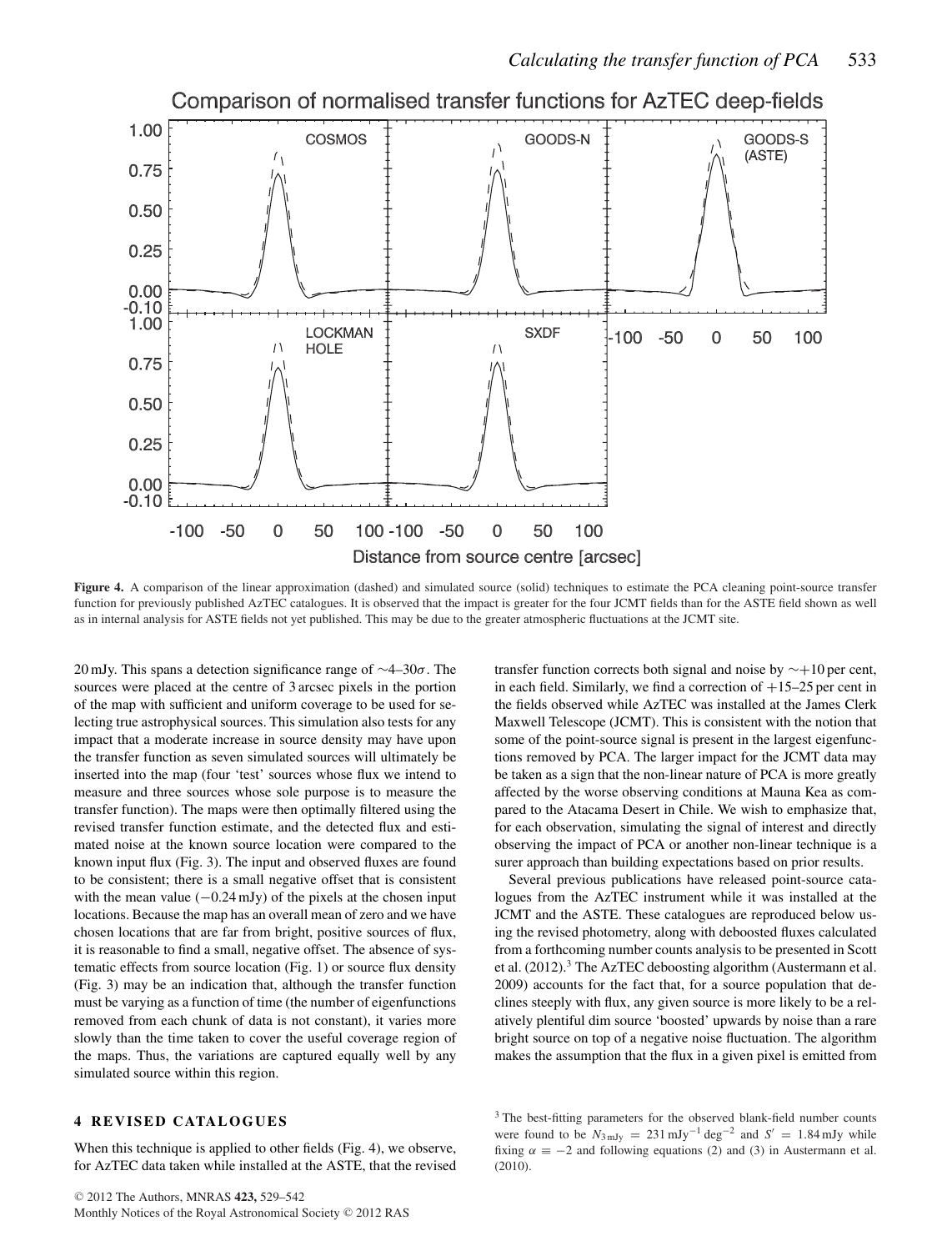|  | Table 1. The AzTEC point-source catalogue for the COSMOS field as observed from the JCMT. |  |  |  |  |
|--|-------------------------------------------------------------------------------------------|--|--|--|--|
|--|-------------------------------------------------------------------------------------------|--|--|--|--|

| Source ID                                              | Nickname                                        | S/N        | $S_{1.1mm}$<br>(mJy)           | $S_{1.1\,\mathrm{mm}}^{\mathrm{corrected}}$<br>(mJy) | P(< 0)                           | Flux<br>increase<br>(per cent) | Noise<br>increase<br>(per cent) | $\theta$<br>(arcsec)            |
|--------------------------------------------------------|-------------------------------------------------|------------|--------------------------------|------------------------------------------------------|----------------------------------|--------------------------------|---------------------------------|---------------------------------|
| AzTEC_J095942.68+022936.1                              | AzTEC/COSMOS 1                                  | 8.1        | $12.4 \pm 1.5$                 | $10.8\pm^{+1.5}_{-1.6}$                              | 0.00                             | 16.0                           | 18.9                            | 0.6                             |
| AzTEC_J100008.03+022612.0                              | AzTEC/COSMOS 2                                  | 7.3        | $11.3 \pm 1.5$                 | $9.7 \pm {}^{+1.4}_{-1.7}$                           | 0.00                             | 16.8                           | 18.8                            | 0.6                             |
| AzTEC J100018.26+024830.1                              | AzTEC/COSMOS 3                                  | 6.5        | $10.7 \pm 1.6$                 | $8.6\pm^{+1.7}_{-1.7}$                               | 0.00                             | 20.9                           | 18.8                            | 1.0                             |
| AzTEC_J100006.40+023839.9                              | AzTEC/COSMOS 4                                  | 6.2        | $9.0 \pm 1.5$                  | $7.3 \pm ^{+1.5}_{-1.5}$                             | 0.00                             | 17.1                           | 18.8                            | 0.3                             |
| AzTEC_J100019.73+023205.8                              | AzTEC/COSMOS 5                                  | 6.0        | $9.1 \pm 1.5$                  | $7.3 \pm {}^{+1.6}_{-1.5}$                           | 0.00                             | 15.4                           | 18.8                            | 0.6                             |
| AzTEC J100020.72+023518.3                              | AzTEC/COSMOS 6                                  | 5.9        | $8.8 \pm 1.5$                  | $6.9 \pm ^{+1.6}_{-1.4}$                             | 0.00                             | 18.8                           | 18.8                            | 0.7                             |
| AzTEC_J095959.33+023445.8                              | AzTEC/COSMOS 7                                  | 5.4        | $8.0 \pm 1.5$                  | $6.0\pm_{-1.4}^{+1.7}$                               | 0.00                             | 12.8                           | 18.8                            | 0.5                             |
| AzTEC J095957.22+022729.3                              | AzTEC/COSMOS 8                                  | 5.5        | $8.4 \pm 1.5$                  | $6.5\pm^{+1.6}_{-1.6}$                               | 0.00                             | 16.7                           | 18.8                            | 1.2                             |
| AzTEC_J095931.82+023040.1                              | AzTEC/COSMOS 9                                  | 5.0        | $7.5 \pm 1.5$                  | $5.5\pm^{+1.6}_{-1.6}$                               | 0.00                             | 12.3                           | 18.7                            | 0.6                             |
| AzTEC_J095930.76+024034.2                              | AzTEC/COSMOS 10                                 | 5.1        | $7.3 \pm 1.4$                  | $5.5\pm^{+1.4}_{-1.6}$                               | 0.00                             | 17.8                           | 18.7                            | 0.7                             |
| AzTEC_J100008.79+024008.0                              | AzTEC/COSMOS 11                                 | 5.1        | $7.3 \pm 1.4$                  | $5.5\pm^{+1.5}_{-1.5}$                               | 0.00                             | 18.9                           | 18.8                            | 0.5                             |
| AzTEC_J100035.37+024352.3                              | AzTEC/COSMOS 12                                 | 4.9        | $7.5 \pm 1.5$                  | $5.5\pm^{+1.5}_{-1.7}$                               | 0.00                             | 22.2                           | 18.7                            | 1.0                             |
| AzTEC_J095937.05+023315.4                              | AzTEC/COSMOS 13                                 | 4.6        | $6.9 \pm 1.5$                  | $4.9\pm^{+1.5}_{-1.7}$                               | 0.00                             | 15.2                           | 18.8                            | 0.9                             |
| AzTEC_J100010.00+023021.2                              | AzTEC/COSMOS 14                                 | 4.8        | $7.3 \pm 1.5$                  | $5.2\pm^{+1.6}_{-1.6}$                               | 0.00                             | 21.3                           | 18.8                            | 1.7                             |
| AzTEC J100013.22+023428.1                              | AzTEC/COSMOS 15                                 | 4.4        | $6.5 \pm 1.5$                  | $4.5\pm^{+1.5}_{-1.7}$                               | 0.00                             | 13.0                           | 18.7                            | 0.5                             |
| AzTEC_J095950.29+024416.2                              | AzTEC/COSMOS 16                                 | 4.5        | $6.3 \pm 1.4$                  | $4.5\pm^{+1.4}_{-1.6}$                               | 0.00                             | 17.5                           | 18.7                            | 0.5                             |
| AzTEC_J095939.29+023408.2                              | AzTEC/COSMOS 17                                 | 4.4        | $6.5 \pm 1.5$                  | $4.5\pm^{+1.5}_{-1.7}$                               | 0.01                             | 18.7                           | 18.8                            | 0.0                             |
| AzTEC_J095943.05+023540.2                              | AzTEC/COSMOS 18                                 | 4.3        | $6.3 \pm 1.5$                  | $4.3\pm^{+1.6}_{-1.7}$                               | 0.01                             | 18.2                           | 18.8                            | 0.5                             |
| AzTEC_J100028.93+023200.3                              | AzTEC/COSMOS 19                                 | 4.4        | $6.6 \pm 1.5$                  | $4.5\pm^{+1.6}_{-1.7}$                               | 0.00                             | 22.4                           | 18.8                            | 0.2                             |
| AzTEC_J100020.16+024117.2                              | AzTEC/COSMOS 20                                 | 4.0        | $5.8 \pm 1.4$                  | $3.7\pm^{+1.6}_{-1.6}$                               | 0.01                             | 12.0                           | 18.6                            | 2.0                             |
| AzTEC_J100002.73+024645.0                              | AzTEC/COSMOS 21                                 | 4.2        | $5.9 \pm 1.4$                  | $4.0\pm^{+1.5}_{-1.6}$                               | 0.01                             | 19.3                           | 18.9                            | 1.1                             |
| AzTEC J095950.78+022828.3                              | AzTEC/COSMOS 22                                 | 4.3        | $6.6 \pm 1.5$                  | $4.3\pm^{+1.7}_{-1.6}$                               | 0.01                             | 22.6                           | 18.9                            | 0.7                             |
| AzTEC_J095931.58+023601.6                              | AzTEC/COSMOS 23                                 | 3.9        | $5.7 \pm 1.5$                  | $3.5\pm^{+1.6}_{-1.7}$                               | 0.02                             | 11.8                           | 18.8                            | 0.9                             |
| AzTEC_J100038.83+023843.6                              | AzTEC/COSMOS 24                                 | 3.8        | $5.6 \pm 1.5$                  | $3.3\pm^{+1.7}_{-1.6}$                               | 0.02                             | 11.2                           | 18.7                            | 1.1                             |
| AzTEC_J095950.39+024759.4                              | AzTEC/COSMOS 25                                 | 4.2        | $6.0 \pm 1.4$                  | $4.0\pm^{+1.5}_{-1.6}$                               | 0.01                             | 21.7                           | 19.0                            | 1.6                             |
| AzTEC_J095959.58+023818.4                              | AzTEC/COSMOS 26                                 | 4.0        | $5.9 \pm 1.5$                  | $3.8\pm^{+1.5}_{-1.7}$                               | 0.01                             | 18.3                           | 18.8                            | 1.7                             |
| AzTEC_J100039.11+024052.4                              | AzTEC/COSMOS 27                                 | 3.9        | $5.8 \pm 1.5$                  | $3.6\pm^{+1.6}_{-1.7}$                               | 0.02                             | 15.0                           | 18.7                            | 0.2                             |
| AzTEC_J100004.54+023040.1                              | AzTEC/COSMOS 28                                 | 3.9        | $6.0 \pm 1.5$                  | $3.7\pm^{+1.7}_{-1.8}$                               | 0.02                             | 17.3                           | 18.8                            | 0.4                             |
| AzTEC_J100026.69+023753.6                              | AzTEC/COSMOS 29                                 | 3.9        | $5.8 \pm 1.5$                  | $3.6\pm^{+1.6}_{-1.7}$                               | 0.02                             | 17.3                           | 18.8                            | 1.0                             |
| AzTEC_J100003.87+023254.1                              | AzTEC/COSMOS 30                                 | 4.1        | $6.1 \pm 1.5$                  | $3.8\pm^{+1.7}_{-1.6}$                               | 0.01                             | 22.5                           | 18.7                            | 0.4                             |
| AzTEC_J100034.60+023101.9                              | AzTEC/COSMOS 31                                 | 3.9        | $5.9 \pm 1.5$                  | $3.5\pm^{+1.7}_{-1.7}$                               | 0.02                             | 17.2                           | 18.7                            | 0.6                             |
| AzTEC_J100020.66+022452.8                              | AzTEC/COSMOS 32                                 | 3.6        | $6.1 \pm 1.7$                  | $3.2\pm^{+1.7}_{-2.2}$                               | 0.05                             | 13.6                           | 18.8                            | 0.9                             |
| AzTEC_J095911.70+023909.6                              | AzTEC/COSMOS 33                                 | 3.9        | $6.0 \pm 1.6$                  | $3.6\pm^{+1.7}_{-1.8}$                               | 0.03                             | 21.8                           | 19.0                            | 0.3                             |
| AzTEC_J095946.66+023541.8                              | AzTEC/COSMOS 34                                 | 3.6        | $5.3 \pm 1.5$                  | $2.9\pm^{+1.6}_{-1.8}$                               | 0.04                             | 13.5                           | 18.8                            | 0.8                             |
| AzTEC_J100026.69+023128.1                              | AzTEC/COSMOS 35                                 | 3.8        | $5.8 \pm 1.5$                  | $3.5\pm^{+1.6}_{-1.8}$                               | 0.03                             | 21.4                           | 18.8                            | 0.4                             |
| AzTEC J095914.01+023424.0                              | AzTEC/COSMOS 36                                 | 3.7        | $5.6 \pm 1.5$                  | $3.3\pm^{+1.6}_{-1.8}$                               | 0.03                             | 19.0                           | 18.8                            | 1.1                             |
| AzTEC J100016.31+024716.0                              | AzTEC/COSMOS 37                                 | 3.5        | $5.3 \pm 1.5$                  | $2.8\pm^{+1.7}_{-1.7}$                               | 0.05                             | 14.7                           | 18.7                            | 0.6                             |
| AzTEC_J095951.72+024338.0                              | AzTEC/COSMOS 38                                 | 3.6        | $5.1 \pm 1.4$                  | $2.8\pm^{+1.6}_{-1.6}$                               | 0.04                             | 15.2                           | 18.7                            | 0.8                             |
| AzTEC J095958.28+023608.2                              | AzTEC/COSMOS 39                                 | 3.6        | $5.3 \pm 1.5$                  | $2.8\pm_{-1.7}^{+1.7}$                               | 0.04                             | 16.3                           | 18.7                            | 0.4                             |
| AzTEC_J100031.09+022749.9                              | AzTEC/COSMOS 40 <sup>a</sup>                    | 3.3        | $5.4 \pm 1.6$                  | $\qquad \qquad -$                                    | $\qquad \qquad -$                | 10.7                           | 18.9                            | $\overline{\phantom{a}}$        |
| AzTEC_J095957.33+024139.9                              | AzTEC/COSMOS 41ª                                | 3.4        | $4.9 \pm 1.4$                  |                                                      |                                  | 13.4                           | 18.8                            | $\overline{\phantom{a}}$        |
| AzTEC_J095930.37+023437.9                              | AzTEC/COSMOS 42                                 | 3.5        | $5.2 \pm 1.5$                  | $2.8\pm^{+1.6}_{-1.9}$                               | 0.05                             | 15.1                           | 18.8                            | 1.1                             |
| AzTEC_J100023.90+022950.2                              | AzTEC/COSMOS 43                                 | 3.5        | $5.4 \pm 1.5$                  | $2.8\pm^{+1.7}_{-1.8}$                               | 0.05                             | 16.3                           | 18.7                            | 0.8                             |
| AzTEC_J095920.62+023417.9                              | AzTEC/COSMOS 44 <sup>a</sup>                    | 3.3        | $5.0 \pm 1.5$                  |                                                      |                                  | 10.6                           | 18.8                            | $\overline{\phantom{a}}$        |
| AzTEC_J095932.26+023648.3                              | AzTEC/COSMOS 45                                 | 3.8        | $5.5 \pm 1.5$                  | $3.3\pm^{+1.6}_{-1.7}$                               | 0.03                             | 24.8                           | 18.7                            | 0.7                             |
| AzTEC_J100000.79+022635.9                              | AzTEC/COSMOS 46                                 | 3.6        | $5.6 \pm 1.5$                  | $3.0\pm_{-1.9}^{+1.7}$                               | 0.04                             | 19.9                           | 18.8                            | 0.3                             |
| AzTEC_J095938.54+023146.4<br>AzTEC_J095943.85+023329.9 | AzTEC/COSMOS 47<br>AzTEC/COSMOS 48 <sup>a</sup> | 3.5<br>3.3 | $5.3 \pm 1.5$<br>$5.0 \pm 1.5$ | $2.8\pm^{+1.7}_{-1.8}$<br>-                          | 0.05<br>$\overline{\phantom{m}}$ | 17.6<br>12.4                   | 18.8<br>18.7                    | 0.7<br>$\overline{\phantom{m}}$ |
| AzTEC_J100039.05+024129.8                              | AzTEC/COSMOS 49                                 | 3.7        | $5.5 \pm 1.5$                  | $3.2\pm^{+1.6}_{-1.9}$                               | 0.04                             | 23.7                           | 18.8                            | 0.7                             |
| AzTEC_J100012.41+022657.6                              | AzTEC/COSMOS 50                                 | 3.6        | $5.6 \pm 1.5$                  | $3.2\pm^{+1.6}_{-2.0}$                               | 0.04                             | 23.4                           | 18.8                            | 0.7                             |

The columns are as follows: (1) AzTEC source name, including RA and declination based on centroid position; (2) nickname;

(3) signal-to-noise ratio of the detection; (4) measured 1100 µm flux density and error and (5) flux density and 68 per cent confidence interval of the deboosted flux density, including corrections for the bias to peak locations in the map; (6) probability that the source will deboost to  $S < 0$ assuming the number counts prior based on all AzTEC measurements; (7,8) the relative increase in flux and noise estimate for each source if it was detected in the previously release catalogue; (9) change in location of the centroided source position if it was detected in both catalogues. (<sup>*a*</sup>) indicates a source passed a significance test in the original catalogue, but not the same test in the new catalogue.  $(^{b})$  indicates a source passed a significance test in the new catalogue, but not the same test in the original catalogue. In each case, an estimate for the missing quantity is made from the nearest pixel in the map in which the test did not succeed.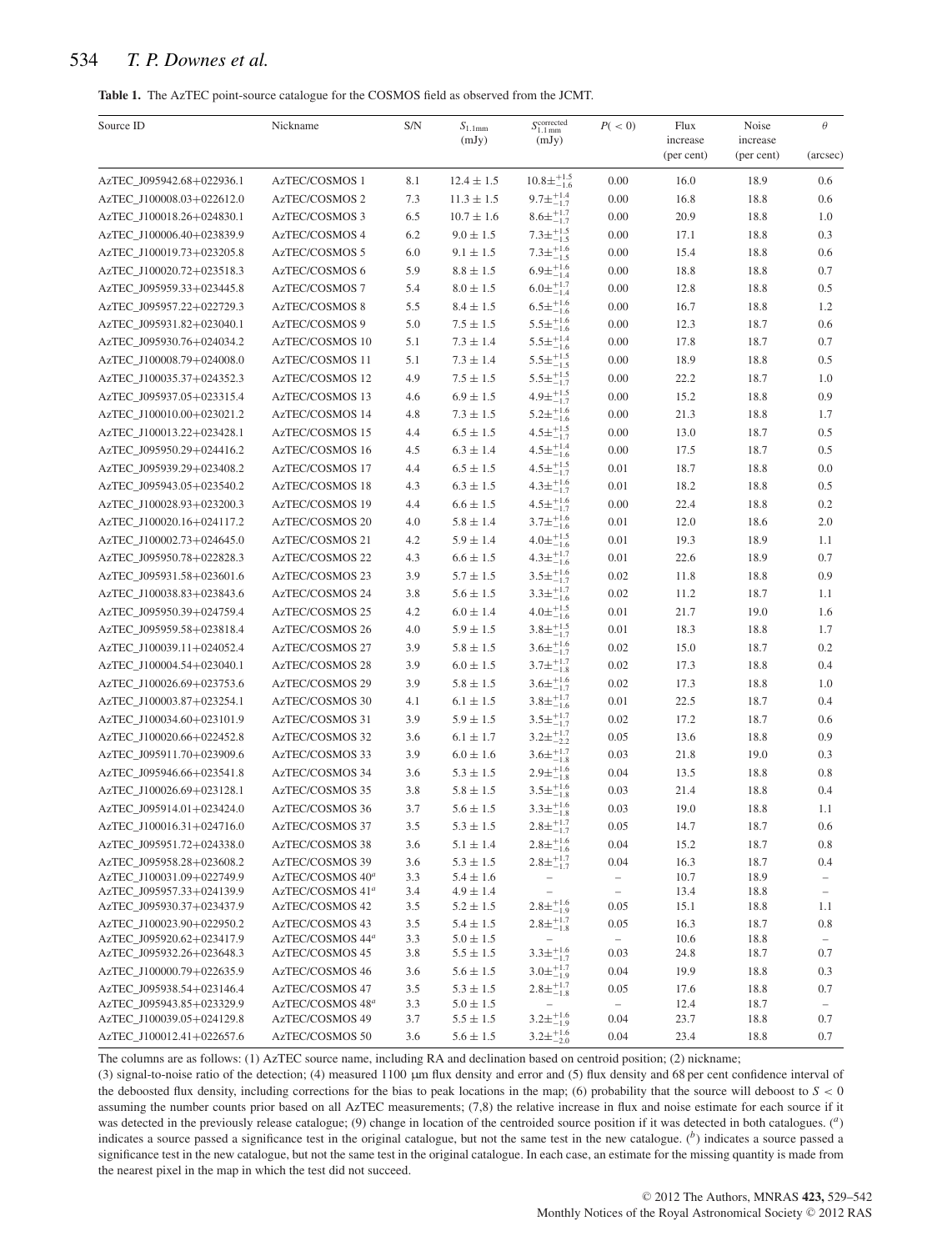**Table 2.** The AzTEC point-source catalogue for the GOODS-North field.

| Source ID                 | Nickname        | S/N  | $S_{1.1 \text{ mm}}$<br>(mJy) | $S_{1.1\,\mathrm{mm}}^{\mathrm{corrected}}$<br>(mJy) | P(< 0) | Flux<br>increase<br>(per cent) | Noise<br>increase<br>(per cent) | $\theta$<br>(arcsec) |
|---------------------------|-----------------|------|-------------------------------|------------------------------------------------------|--------|--------------------------------|---------------------------------|----------------------|
| AzTEC_J123712.00+622210.3 | AzTEC/GN 1      | 11.7 | $14.4 \pm 1.2$                | $13.5\pm^{+1.0}_{-1.4}$                              | 0.00   | 26.1%                          | 25.2%                           | 0.8                  |
| AzTEC_J123631.88+621709.9 | AzTEC/GN 2      | 7.1  | $8.6 \pm 1.2$                 | $7.4\pm^{+1.3}_{-1.2}$                               | 0.00   | 25.8%                          | $25.4\%$                        | 0.2                  |
| AzTEC_J123633.34+621408.0 | AzTEC/GN 3      | 6.4  | $7.7 \pm 1.2$                 | $6.5\pm^{+1.3}_{-1.2}$                               | 0.00   | 24.2%                          | 25.3%                           | 0.8                  |
| AzTEC_J123550.30+621044.3 | AzTEC/GN 4      | 5.8  | $7.4 \pm 1.3$                 | $6.1\pm^{+1.3}_{-1.4}$                               | 0.00   | 28.3%                          | 25.4%                           | 0.8                  |
| AzTEC J123730.61+621256.0 | AzTEC/GN 5      | 5.5  | $6.7 \pm 1.2$                 | $6.5\pm^{+1.7}_{-1.6}$                               | 0.00   | 28.6%                          | 25.2%                           | 0.7                  |
| AzTEC_J123626.97+620605.7 | AzTEC/GN 6      | 5.4  | $6.8 \pm 1.3$                 | $5.4\pm^{+1.2}_{-1.3}$                               | 0.00   | 29.0%                          | 25.4%                           | 0.8                  |
| AzTEC_J123711.77+621330.0 | AzTEC/GN 7      | 5.4  | $6.5 \pm 1.2$                 | $5.4\pm^{+1.3}_{-1.3}$                               | 0.00   | 29.8%                          | 25.4%                           | 0.4                  |
| AzTEC_J123645.74+621442.0 | AzTEC/GN 8      | 5.0  | $6.1 \pm 1.2$                 | $5.2\pm^{+1.2}_{-1.3}$                               | 0.00   | 22.7%                          | 25.5%                           | 0.5                  |
| AzTEC_J123738.12+621735.5 | AzTEC/GN 9      | 4.4  | $5.4 \pm 1.2$                 | $3.8\pm^{+1.5}_{-1.3}$                               | 0.01   | 19.7%                          | 25.4%                           | 0.9                  |
| AzTEC_J123627.14+621217.9 | AzTEC/GN 10     | 4.7  | $5.7 \pm 1.2$                 | $4.6\pm^{+1.3}_{-1.3}$                               | 0.00   | 28.4%                          | 25.4%                           | 0.6                  |
| AzTEC_J123635.68+620706.4 | AzTEC/GN 11     | 4.4  | $5.4 \pm 1.2$                 | $4.2\pm^{+1.3}_{-1.3}$                               | 0.00   | 22.2%                          | 25.2%                           | 1.1                  |
| AzTEC_J123633.19+620617.8 | AzTEC/GN 12     | 4.2  | $5.2 \pm 1.2$                 | $3.8\pm^{+1.8}_{-1.7}$                               | 0.04   | 19.3%                          | 25.3%                           | 1.0                  |
| AzTEC_J123553.82+621344.9 | AzTEC/GN 13     | 4.3  | $5.3 \pm 1.2$                 | $3.8\pm^{+1.4}_{-1.5}$                               | 0.02   | 23.9%                          | 25.3%                           | 0.9                  |
| AzTEC_J123652.22+621224.3 | AzTEC/GN 14     | 4.4  | $5.3 \pm 1.2$                 | $3.8\pm^{+1.4}_{-1.3}$                               | 0.01   | 26.9%                          | 25.3%                           | 1.4                  |
| AzTEC_J123548.42+621528.8 | AzTEC/GN 15     | 4.2  | $5.9 \pm 1.4$                 | $3.7\pm^{+1.3}_{-1.5}$                               | 0.02   | 24.8%                          | 25.6%                           | 1.5                  |
| AzTEC J123616.18+621517.7 | AzTEC/GN 16     | 4.3  | $5.2 \pm 1.2$                 | $3.8\pm^{+1.4}_{-1.5}$                               | 0.02   | 26.6%                          | 25.4%                           | 1.2                  |
| AzTEC_J123540.90+621436.6 | AzTEC/GN 17     | 4.2  | $5.9 \pm 1.4$                 | $3.8\pm^{+1.7}_{-1.7}$                               | 0.03   | 24.3%                          | 24.8%                           | 2.2                  |
| AzTEC J123740.91+621221.9 | AzTEC/GN 18     | 4.2  | $5.2 \pm 1.2$                 | $3.9\pm^{+1.6}_{-1.8}$                               | 0.03   | 26.4%                          | 25.4%                           | 0.5                  |
| AzTEC_J123604.17+620701.0 | AzTEC/GN 19     | 4.2  | $5.8 \pm 1.4$                 | $3.6\pm^{+1.4}_{-1.5}$                               | 0.02   | 26.7%                          | 25.3%                           | 1.2                  |
| AzTEC J123712.29+621037.4 | AzTEC/GN 20     | 4.2  | $5.1 \pm 1.2$                 | $3.5\pm^{+1.5}_{-1.5}$                               | 0.03   | 26.1%                          | 25.5%                           | 0.2                  |
| AzTEC_J123800.96+621613.4 | AzTEC/GN 21     | 4.3  | $5.3 \pm 1.2$                 | $3.8\pm^{+1.3}_{-1.4}$                               | 0.01   | 34.1%                          | 25.5%                           | 1.4                  |
| AzTEC_J123649.46+621210.6 | AzTEC/GN 22     | 3.6  | $4.4 \pm 1.2$                 | $2.8\pm^{+1.2}_{-2.9}$                               | 0.15   | 14.9%                          | 25.5%                           | 3.5                  |
| AzTEC_J123716.88+621731.8 | AzTEC/GN 23     | 3.9  | $4.8 \pm 1.2$                 | $3.1\pm^{+1.5}_{-1.6}$                               | 0.04   | 27.1%                          | 25.3%                           | 1.2                  |
| AzTEC_J123608.47+621441.2 | AzTEC/GN 24     | 4.0  | $4.9 \pm 1.2$                 | $3.1\pm^{+1.5}_{-1.6}$                               | 0.04   | 29.0%                          | 25.3%                           | 0.7                  |
| AzTEC_J123652.29+620503.8 | AzTEC/GN 25     | 3.5  | $4.8 \pm 1.4$                 | $2.4\pm^{+1.3}_{-2.3}$                               | 0.11   | 14.8%                          | 25.1%                           | 0.3                  |
| AzTEC_J123713.86+621825.8 | AzTEC/GN 26     | 3.7  | $4.5 \pm 1.2$                 | $2.8\pm^{+1.6}_{-1.9}$                               | 0.08   | 22.5%                          | 25.1%                           | 1.1                  |
| AzTEC_J123719.77+621221.7 | AzTEC/GN 27     | 4.0  | $4.9 \pm 1.2$                 | $3.4\pm^{+1.4}_{-1.6}$                               | 0.03   | 32.7%                          | 25.3%                           | 0.2                  |
| AzTEC_J123643.60+621935.5 | AzTEC/GN 28     | 3.7  | $4.6 \pm 1.2$                 | $2.8\pm^{+1.6}_{-2.1}$                               | 0.09   | 24.3%                          | 25.4%                           | 1.0                  |
| AzTEC J123620.96+621912.3 | AzTEC/GN 29     | 3.5  | $5.0 \pm 1.4$                 | $2.4\pm^{+1.2}_{-2.3}$                               | 0.11   | 19.6%                          | 25.8%                           | 0.5                  |
| AzTEC J123642.83+621718.3 | AzTEC/GN 30     | 4.0  | $4.9 \pm 1.2$                 | $3.2\pm^{+1.5}_{-1.6}$                               | 0.04   | 35.7%                          | 25.3%                           | 0.3                  |
| AzTEC_J123622.16+621611.9 | AzTEC/GN 31     | 3.5  | $4.3 \pm 1.2$                 | $2.5\pm^{+1.4}_{-2.1}$                               | 0.10   | 20.5%                          | 25.4%                           | 1.1                  |
| AzTEC_J123717.11+621357.4 | AzTEC/GN 32     | 3.7  | $4.5 \pm 1.2$                 | $2.8\pm^{+1.6}_{-2.0}$                               | 0.08   | 26.1%                          | 25.4%                           | 1.2                  |
| AzTEC_J123651.40+622023.5 | AzTEC/GN 33     | 4.1  | $5.0\pm1.2$                   | $3.5\pm^{+1.4}_{-1.5}$                               | 0.03   | 42.2%                          | 25.4%                           | 1.0                  |
| AzTEC_J123648.22+622105.2 | AzTEC/GN 34     | 3.7  | $4.8 \pm 1.3$                 | $2.7\pm^{+1.5}_{-1.8}$                               | 0.07   | 30.3%                          | 25.6%                           | 0.9                  |
| AzTEC_J123818.20+621430.1 | AzTEC/GN 35     | 3.6  | $5.1 \pm 1.4$                 | $2.7\pm^{+1.5}_{-1.9}$                               | 0.08   | 27.4%                          | 25.5%                           | 1.2                  |
| AzTEC_J123617.35+621547.2 | AzTEC/GN 36     | 3.5  | $4.3 \pm 1.2$                 | $2.7\pm^{+1.4}_{-2.7}$                               | 0.12   | 26.8%                          | 25.4%                           | 1.8                  |
| AzTEC_J123623.24+620331.6 | AzTEC/GN $37^b$ | 5.5  | $8.5 \pm 1.5$                 | $6.5\pm^{+1.7}_{-1.6}$                               | 0.00   | 30.5%                          | 25.8%                           |                      |
| AzTEC_J123645.03+622018.1 | AzTEC/GN $38^b$ | 3.8  | $4.7 \pm 1.2$                 | $2.8\pm^{+1.6}_{-1.9}$                               | 0.08   | 35.3%                          | 25.4%                           |                      |
| AzTEC_J123546.21+621152.2 | AzTEC/GN $39^b$ | 3.7  | $4.7 \pm 1.3$                 | $2.8\pm^{+1.6}_{-2.0}$                               | 0.08   | 42.5%                          | 25.5%                           |                      |
| AzTEC_J123629.32+620257.8 | AzTEC/GN $40^b$ | 3.6  | $5.8 \pm 1.6$                 | $2.8\pm^{+1.2}_{-2.9}$                               | 0.15   | 20.4%                          | 25.2%                           |                      |

Columns are as described in Table 1.

a single source. This assumption may be invalid owing to source confusion from the finite AzTEC beam; however, it has been shown to yield results consistent with a parametric frequentist '*P*(*d*)' approach (Perera et al. 2008) that attempts to account for confusion through comparison of the recorded map to simulations of noise and source populations convolved with the beam. The number counts analysis incorporates the revised photometry and is based upon measurements in all blank fields, including those below, surveyed by

the AzTEC instrument. Because the effect of deboosting is a slowly changing function of the sky model prior assumed, the deboosted values given below are reasonable even if the inclusion of other fields introduces a potential bias to the sky model. The deboosted fluxes also include correction for a bias introduced by searching for a signal peak in the presence of noise. The number counts analyses previously presented will be affected by the change in photometry in two ways. First, the estimated counts at a given brightness value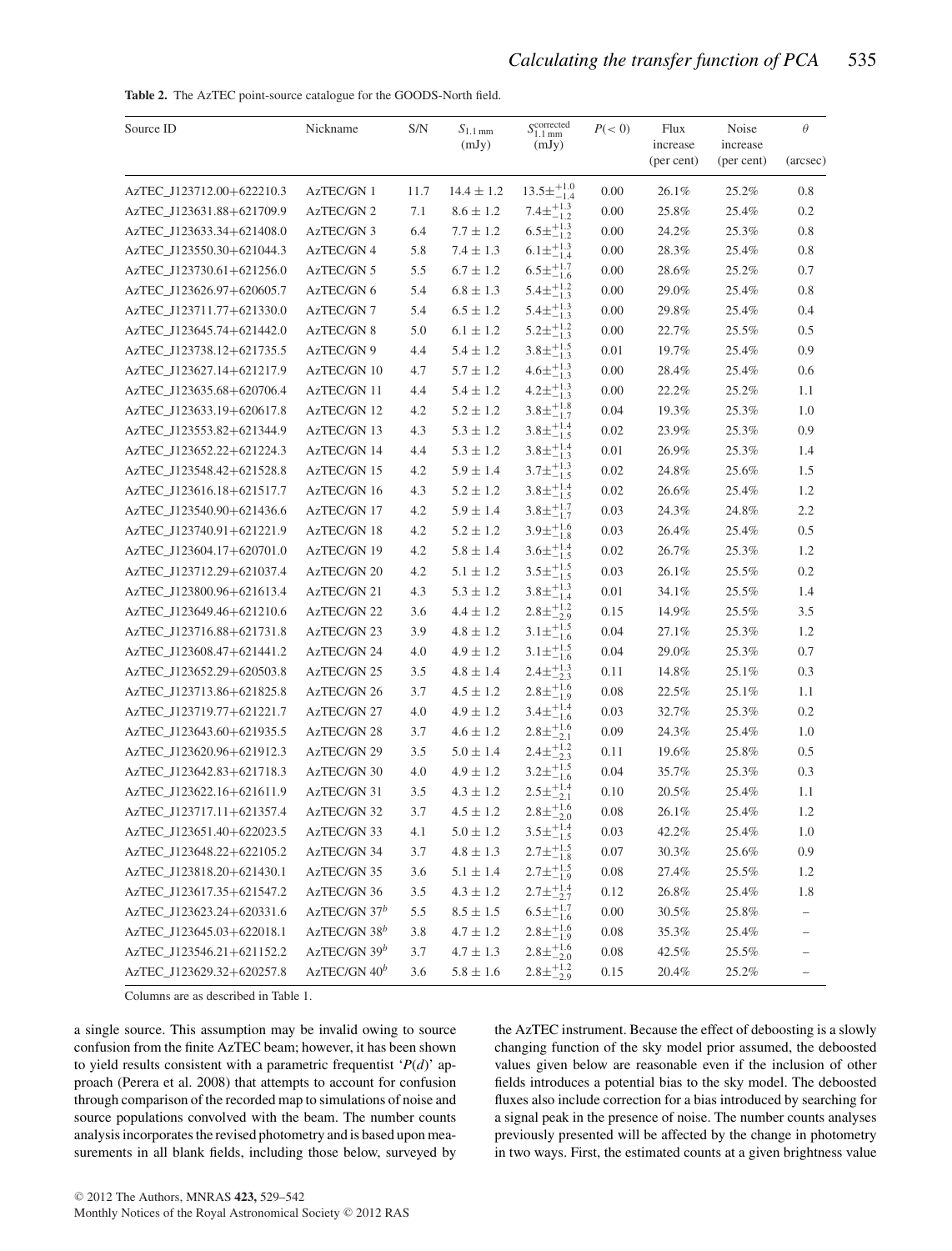| Table 3. The AzTEC point-source catalogue for the Lockman Hole field. |  |
|-----------------------------------------------------------------------|--|
|-----------------------------------------------------------------------|--|

| Source ID                 | Nickname              | S/N | $S_{1.1 \text{ mm}}$ | $S_{1.1\,\mathrm{mm}}^{\mathrm{corrected}}$ | P(< 0) | Flux       | Noise      | $\theta$ |
|---------------------------|-----------------------|-----|----------------------|---------------------------------------------|--------|------------|------------|----------|
|                           |                       |     | (mJy)                | (mJy)                                       |        | increase   | increase   |          |
|                           |                       |     |                      |                                             |        | (per cent) | (per cent) | (arcsec) |
| AzTEC_J105201.98+574049.2 | AzTEC/LH 1            | 8.0 | $8.8\pm1.1$          | $7.8\pm^{+1.2}_{-1.1}$                      | 0.00   | 19.6       | 22.4       | 0.4      |
| AzTEC J105206.17+573623.1 | AzTEC/LH <sub>2</sub> | 8.0 | $8.6 \pm 1.1$        | $7.6\pm^{+1.2}_{-1.0}$                      | 0.00   | 19.0       | 22.4       | 1.2      |
| AzTEC_J105257.12+572104.5 | AzTEC/LH <sub>3</sub> | 7.4 | $8.8\pm1.2$          | $7.6\pm^{+1.3}_{-1.1}$                      | 0.00   | 21.0       | 22.4       | 1.0      |
| AzTEC_J105044.49+573319.3 | AzTEC/LH 4            | 6.7 | $7.5\pm1.1$          | $6.5\pm^{+1.1}_{-1.2}$                      | 0.00   | 22.5       | 22.5       | 1.0      |
| AzTEC_J105403.64+572552.9 | AzTEC/LH <sub>5</sub> | 6.6 | $7.5 \pm 1.1$        | $6.5\pm^{+1.0}_{-1.3}$                      | 0.00   | 26.6       | 22.5       | 0.5      |
| AzTEC_J105241.84+573551.1 | AzTEC/LH 6            | 6.1 | $6.7\pm1.1$          | $5.7\pm^{+1.1}_{-1.1}$                      | 0.00   | 20.6       | 22.5       | 1.3      |
| AzTEC_J105203.95+572659.4 | AzTEC/LH <sub>7</sub> | 6.1 | $7.1 \pm 1.2$        | $6.0\pm_{-1.3}^{+1.1}$                      | 0.00   | 24.6       | 22.5       | 0.4      |
| AzTEC_J105201.02+572443.2 | AzTEC/LH 8            | 5.9 | $6.8 \pm 1.2$        | $5.5\pm^{+1.3}_{-1.1}$                      | 0.00   | 20.1       | 22.3       | 0.5      |
| AzTEC_J105214.15+573326.6 | AzTEC/LH 9            | 5.7 | $6.1 \pm 1.1$        | $5.1\pm^{+1.1}_{-1.1}$                      | 0.00   | 23.3       | 22.4       | 0.2      |
| AzTEC_J105406.43+573310.6 | AzTEC/LH 10           | 5.3 | $6.1 \pm 1.1$        | $4.8\pm_{-1.1}^{+1.3}$                      | 0.00   | 18.9       | 22.4       | 1.0      |
| AzTEC_J105130.39+573807.1 | AzTEC/LH 11           | 5.6 | $6.1 \pm 1.1$        | $5.0 \pm {}^{+1.2}_{-1.1}$                  | 0.00   | 27.4       | 22.3       | 1.0      |
| AzTEC_J105217.18+573502.8 | AzTEC/LH 12           | 5.2 | $5.6 \pm 1.1$        | $4.4\pm^{+1.2}_{-1.1}$                      | 0.00   | 18.6       | 22.4       | 0.6      |
| AzTEC_J105140.73+574323.2 | AzTEC/LH 13           | 5.1 | $6.3 \pm 1.2$        | $4.8 \pm {}^{+1.4}_{-1.3}$                  | 0.00   | 18.1       | 22.0       | 2.0      |
| AzTEC_J105220.16+573956.6 | AzTEC/LH 14           | 5.2 | $5.7\pm1.1$          | $4.6\pm^{+1.1}_{-1.2}$                      | 0.00   | 23.9       | 22.5       | 1.6      |
| AzTEC_J105256.38+574227.8 | AzTEC/LH 15           | 5.0 | $5.7 \pm 1.1$        | $4.4\pm^{+1.2}_{-1.2}$                      | 0.00   | 19.4       | 22.4       | 0.6      |
| AzTEC_J105341.56+573215.8 | AzTEC/LH 16           | 4.9 | $5.5 \pm 1.1$        | $4.2\pm^{+1.2}_{-1.2}$                      | 0.00   | 16.9       | 22.4       | 1.2      |
| AzTEC_J105319.57+572105.0 | AzTEC/LH 17           | 5.0 | $5.7 \pm 1.2$        | $4.4\pm^{+1.2}_{-1.2}$                      | 0.00   | 20.4       | 22.4       | 0.1      |
| AzTEC_J105225.16+573836.5 | AzTEC/LH 18           | 4.8 | $5.1 \pm 1.1$        | $3.9\pm^{+1.2}_{-1.1}$                      | 0.00   | 21.0       | 22.4       | 1.0      |
| AzTEC_J105129.62+573650.6 | AzTEC/LH 19           | 4.7 | $5.1 \pm 1.1$        | $3.9\pm^{+1.2}_{-1.2}$                      | 0.00   | 20.7       | 22.4       | 1.3      |
| AzTEC_J105345.54+571647.8 | AzTEC/LH 20           | 5.1 | $6.3 \pm 1.2$        | $5.0 \pm {}^{+1.2}_{-1.4}$                  | 0.00   | 34.2       | 22.4       | 0.3      |
| AzTEC_J105131.43+573133.4 | AzTEC/LH 21           | 4.4 | $4.8 \pm 1.1$        | $3.5\pm^{+1.2}_{-1.2}$                      | 0.01   | 16.2       | 22.4       | 1.7      |
| AzTEC_J105256.43+572356.2 | AzTEC/LH 22           | 4.9 | $5.8 \pm 1.2$        | $4.4\pm^{+1.3}_{-1.2}$                      | 0.00   | 29.5       | 22.6       | 0.3      |
| AzTEC_J105321.99+571718.0 | AzTEC/LH 23           | 4.8 | $5.7 \pm 1.2$        | $4.4\pm^{+1.2}_{-1.4}$                      | 0.00   | 29.6       | 22.4       | 2.1      |
| AzTEC_J105238.54+572436.8 | AzTEC/LH 24           | 4.7 | $5.4\pm1.2$          | $4.1\pm_{-1.3}^{+1.3}$                      | 0.00   | 27.9       | 22.4       | 1.1      |
| AzTEC_J105107.01+573442.1 | AzTEC/LH 25           | 4.7 | $5.2\pm1.1$          | $3.9\pm^{+1.2}_{-1.2}$                      | 0.00   | 31.7       | 22.5       | 0.3      |
| AzTEC_J105059.75+571637.6 | AzTEC/LH 26           | 4.4 | $5.6 \pm 1.3$        | $3.9\pm^{+1.4}_{-1.5}$                      | 0.01   | 23.2       | 22.4       | 1.0      |
| AzTEC_J105218.61+571853.5 | AzTEC/LH 27           | 4.4 | $5.2 \pm 1.2$        | $3.7\pm^{+1.4}_{-1.4}$                      | 0.01   | 23.1       | 22.5       | 1.2      |
| AzTEC_J105045.28+573649.2 | AzTEC/LH 28           | 4.4 | $5.1 \pm 1.2$        | $3.7\pm^{+1.3}_{-1.4}$                      | 0.01   | 25.4       | 22.0       | 0.4      |
| AzTEC_J105123.33+572200.6 | AzTEC/LH 29           | 4.3 | $5.0 \pm 1.2$        | $3.5\pm^{+1.3}_{-1.3}$                      | 0.01   | 23.8       | 22.5       | 0.6      |
| AzTEC_J105238.21+573002.6 | AzTEC/LH 30           | 4.2 | $4.6\pm1.1$          | $3.3\pm^{+1.2}_{-1.3}$                      | 0.02   | 20.8       | 22.5       | 0.3      |
| AzTEC_J105425.19+573707.7 | AzTEC/LH 31           | 4.1 | $6.2 \pm 1.5$        | $3.9\pm^{+1.8}_{-2.1}$                      | 0.05   | 19.7       | 22.0       | 0.3      |
| AzTEC_J105041.20+572129.6 | AzTEC/LH 32           | 4.1 | $5.0 \pm 1.2$        | $3.3\pm^{+1.5}_{-1.5}$                      | 0.03   | 19.6       | 22.5       | 1.0      |
| AzTEC_J105246.40+573120.8 | AzTEC/LH 33           | 4.2 | $4.6 \pm 1.1$        | $3.3\pm^{+1.2}_{-1.2}$<br>$-1.3$            | 0.02   | 22.2       | 22.7       | 3.3      |
| AzTEC_J105238.37+572324.4 | AzTEC/LH 34           | 4.1 | $4.8 \pm 1.2$        | $3.3\pm^{+1.4}_{-1.4}$                      | 0.03   | 21.9       | 22.4       | 0.7      |
| AzTEC J105355.86+572953.9 | AzTEC/LH 35           | 4.0 | $4.5 \pm 1.1$        | $3.1\pm^{+1.3}_{-1.4}$                      | 0.03   | 20.2       | 22.5       | 1.4      |
| AzTEC_J105349.54+571604.4 | AzTEC/LH 36           | 4.1 | $5.3 \pm 1.3$        | $3.5\pm^{+1.5}_{-1.7}$                      | 0.04   | 21.4       | 22.3       | 0.8      |
| AzTEC_J105152.68+571335.1 | AzTEC/LH 37           | 4.0 | $5.0 \pm 1.2$        | $3.3\pm^{+1.5}_{-1.7}$                      | 0.04   | 20.0       | 22.4       | 1.6      |
| AzTEC_J105116.29+573210.5 | AzTEC/LH 38           | 4.1 | $4.4 \pm 1.1$        | $3.1\pm^{+1.3}_{-1.2}$                      | 0.02   | 25.4       | 22.4       | 0.6      |
| AzTEC_J105212.28+571553.0 | AzTEC/LH 39           | 4.1 | $5.0 \pm 1.2$        | $3.3\pm^{+1.5}_{-1.5}$                      | 0.03   | 24.5       | 22.3       | 1.0      |
| AzTEC_J105226.59+573355.2 | AzTEC/LH 40           | 3.9 | $4.2 \pm 1.1$        | $2.8\pm^{+1.3}_{-1.4}$                      | 0.04   | 18.9       | 22.5       | 0.4      |
| AzTEC_J105116.32+574026.9 | AzTEC/LH 41           | 4.1 | $4.7 \pm 1.1$        | $3.3\pm^{+1.3}_{-1.5}$                      | 0.03   | 26.2       | 22.3       | 0.3      |
| AzTEC_J105058.32+571843.8 | AzTEC/LH 42           | 3.9 | $4.7 \pm 1.2$        | $3.1\pm^{+1.5}_{-1.6}$                      | 0.05   | 21.6       | 22.4       | 0.6      |
| AzTEC_J105153.10+572123.2 | AzTEC/LH 43           | 3.9 | $4.6 \pm 1.2$        | $3.1\pm^{+1.4}_{-1.6}$                      | 0.04   | 21.8       | 22.4       | 0.9      |
| AzTEC_J105241.76+573404.6 | AzTEC/LH 44           | 3.7 | $4.0 \pm 1.1$        | $2.6\pm^{+1.4}_{-1.5}$                      | 0.06   | 15.7       | 22.3       | 0.5      |
| AzTEC_J105154.75+573823.3 | AzTEC/LH 45           | 4.0 | $4.4 \pm 1.1$        | $3.1\pm^{+1.2}_{-1.4}$                      | 0.03   | 25.4       | 22.4       | 1.5      |
| AzTEC_J105210.62+571432.8 | AzTEC/LH 46           | 3.9 | $4.8\pm1.2$          | $3.1\pm^{+1.5}_{-1.8}$                      | 0.05   | 20.8       | 22.4       | 0.2      |
| AzTEC_J105307.00+573031.9 | AzTEC/LH 47           | 3.9 | $4.4 \pm 1.1$        | $2.9 \pm {}^{+1.3}_{-1.5}$                  | 0.04   | 22.9       | 22.4       | 0.7      |
| AzTEC_J105431.35+572543.2 | AzTEC/LH 48           | 3.9 | $4.9 \pm 1.3$        | $3.1\pm^{+1.5}_{-1.8}$                      | 0.06   | 20.7       | 22.5       | 0.9      |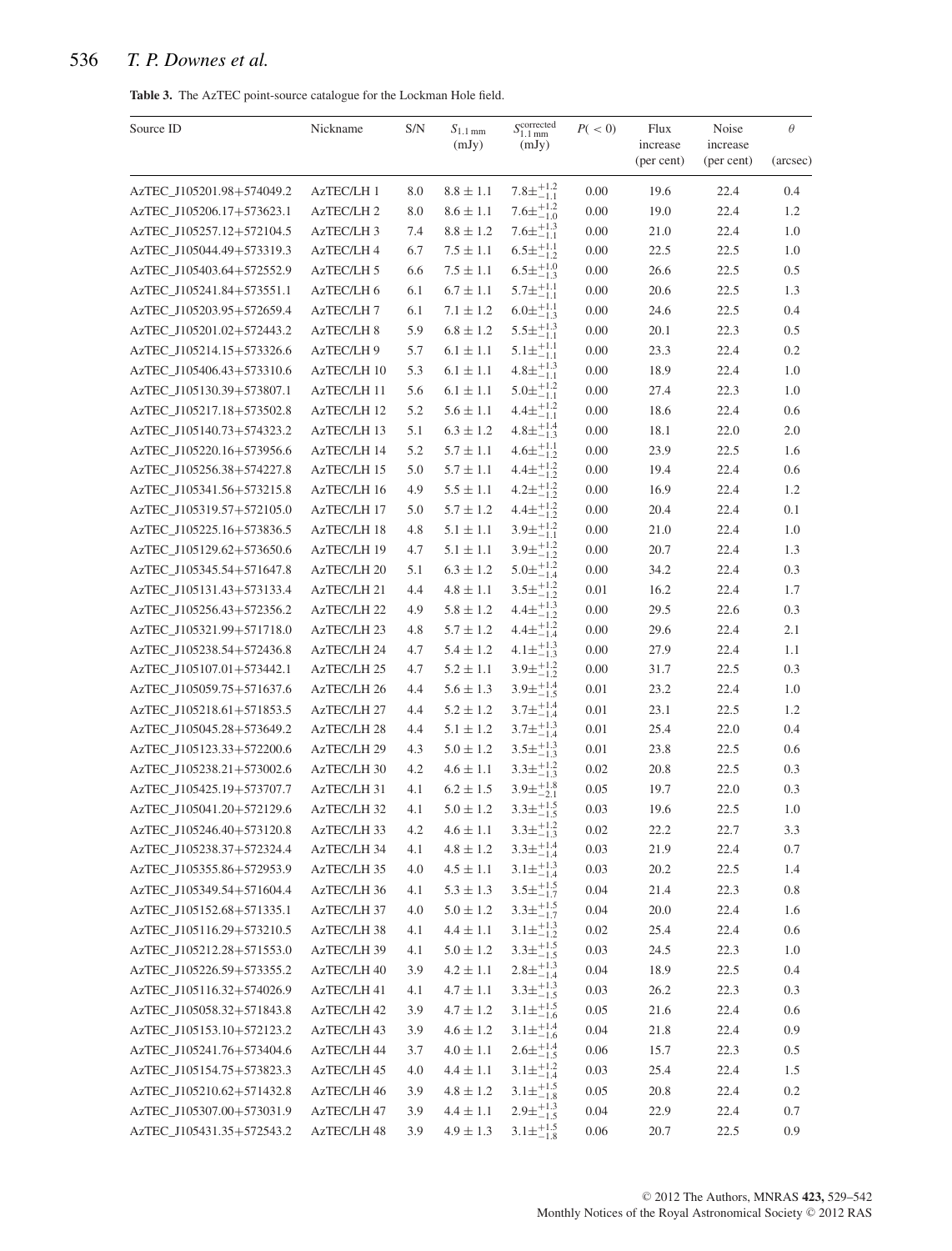**Table 3** – *continued*

| Source ID                 | Nickname                 | S/N | $S_{1.1 \text{ mm}}$<br>(mJy) | $S_{1.1\,\text{mm}}^{\text{corrected}}$<br>(mJy) | P(< 0)                   | Flux<br>increase<br>(per cent) | Noise<br>increase<br>(per cent) | $\theta$<br>(arcsec)     |
|---------------------------|--------------------------|-----|-------------------------------|--------------------------------------------------|--------------------------|--------------------------------|---------------------------------|--------------------------|
| AzTEC_J105340.43+572754.0 | AzTEC/LH 49              | 3.7 | $4.2 \pm 1.1$                 | $2.6\pm^{+1.4}_{-1.7}$                           | 0.06                     | 16.5                           | 22.5                            | 0.4                      |
| AzTEC_J105205.46+572916.6 | AzTEC/LH 50              | 3.8 | $4.2 \pm 1.1$                 | $2.6\pm^{+1.4}_{-1.5}$                           | 0.05                     | 19.5                           | 22.3                            | 0.8                      |
| AzTEC_J105035.96+573332.4 | AzTEC/LH 51              | 3.9 | $4.6 \pm 1.2$                 | $3.1\pm^{+1.4}_{-1.6}$                           | 0.04                     | 24.1                           | 22.3                            | 0.5                      |
| AzTEC_J105206.71+574538.3 | AzTEC/LH 52              | 3.8 | $5.2 \pm 1.4$                 | $3.1\pm^{+1.8}_{-2.1}$                           | 0.07                     | 21.8                           | 22.8                            | 1.6                      |
| AzTEC_J105435.19+572715.4 | AzTEC/LH 53              | 3.8 | $4.8 \pm 1.3$                 | $2.9\pm^{+1.6}_{-2.0}$                           | 0.07                     | 19.7                           | 22.4                            | 1.2                      |
| AzTEC_J105351.49+572649.3 | AzTEC/LH 54              | 3.9 | $4.4 \pm 1.1$                 | $2.9\pm^{+1.3}_{-1.5}$                           | 0.04                     | 25.0                           | 22.4                            | 1.4                      |
| AzTEC J105153.94+571034.7 | AzTEC/LH 55              | 3.9 | $5.7 \pm 1.5$                 | $3.3\pm^{+1.9}_{-2.3}$                           | 0.08                     | 24.5                           | 22.3                            | 1.1                      |
| AzTEC_J105203.76+572523.1 | AzTEC/LH 56              | 3.8 | $4.4 \pm 1.2$                 | $2.8\pm^{+1.5}_{-1.6}$                           | 0.05                     | 23.3                           | 22.5                            | 2.2                      |
| AzTEC_J105251.44+572610.0 | AzTEC/LH 57              | 3.7 | $4.2 \pm 1.2$                 | $2.6\pm^{+1.4}_{-1.8}$                           | 0.08                     | 17.7                           | 22.5                            | 1.4                      |
| AzTEC_J105243.69+574042.8 | AzTEC/LH 58              | 3.9 | $4.3 \pm 1.1$                 | $2.8\pm^{+1.4}_{-1.4}$                           | 0.04                     | 26.3                           | 22.5                            | 0.5                      |
| AzTEC_J105044.99+573031.3 | AzTEC/LH 59              | 3.7 | $4.1 \pm 1.1$                 | $2.6\pm^{+1.4}_{-1.6}$                           | 0.06                     | 19.9                           | 22.4                            | 1.2                      |
| AzTEC_J105345.57+572645.7 | AzTEC/LH 60              | 3.9 | $4.4 \pm 1.1$                 | $2.9 \pm {}^{+1.3}_{-1.5}$                       | 0.04                     | 26.9                           | 22.5                            | 1.0                      |
| AzTEC J105257.10+572249.6 | AzTEC/LH 61              | 3.8 | $4.5 \pm 1.2$                 | $2.8\pm^{+1.6}_{-1.6}$                           | 0.05                     | 24.0                           | 22.4                            | 1.2                      |
| AzTEC_J105211.46+573511.3 | AzTEC/LH 62              | 3.7 | $4.0 \pm 1.1$                 | $2.6\pm^{+1.3}_{-1.6}$                           | 0.06                     | 21.4                           | 22.4                            | 1.0                      |
| AzTEC_J105406.19+572042.7 | AzTEC/LH 63              | 3.8 | $4.6 \pm 1.2$                 | $2.8\pm^{+1.6}_{-1.8}$                           | 0.07                     | 23.5                           | 22.5                            | 0.9                      |
| AzTEC J105310.85+573436.0 | AzTEC/LH 64              | 3.8 | $4.2\pm1.1$                   | $2.6\pm^{+1.4}_{-1.4}$                           | 0.05                     | 24.9                           | 22.4                            | 0.5                      |
| AzTEC_J105258.33+573935.3 | AzTEC/LH 65              | 3.7 | $4.1 \pm 1.1$                 | $2.6\pm^{+1.4}_{-1.7}$                           | 0.07                     | 20.7                           | 22.3                            | 1.1                      |
| AzTEC_J105351.71+573052.2 | AzTEC/LH 66              | 3.6 | $4.0 \pm 1.1$                 | $2.3\pm^{+1.4}_{-1.8}$                           | 0.09                     | 17.6                           | 22.3                            | 6.4                      |
| AzTEC_J105045.36+572925.1 | AzTEC/LH 67              | 3.6 | $4.0 \pm 1.1$                 | $2.5\pm^{+1.4}_{-1.7}$                           | 0.08                     | 20.0                           | 22.4                            | 0.4                      |
| AzTEC_J105326.00+572247.2 | AzTEC/LH 68              | 3.8 | $4.4 \pm 1.1$                 | $2.8\pm^{+1.4}_{-1.6}$                           | 0.05                     | 26.2                           | 22.6                            | 0.6                      |
| AzTEC_J105059.84+573246.0 | AzTEC/LH 69              | 3.9 | $4.2 \pm 1.1$                 | $2.8\pm^{+1.3}_{-1.5}$                           | 0.04                     | 27.8                           | 22.4                            | 0.8                      |
| AzTEC_J105121.56+573332.9 | AzTEC/LH 70              | 3.7 | $4.0 \pm 1.1$                 | $2.6\pm^{+1.3}_{-1.5}$                           | 0.06                     | 23.7                           | 22.4                            | 1.0                      |
| AzTEC_J105406.84+572959.2 | AzTEC/LH 71              | 3.6 | $4.1 \pm 1.1$                 | $2.5\pm^{+1.4}_{-1.8}$                           | 0.08                     | 20.4                           | 22.3                            | 1.9                      |
| AzTEC_J105132.65+574022.7 | AzTEC/LH 72              | 3.7 | $4.1 \pm 1.1$                 | $2.6\pm^{+1.4}_{-1.7}$                           | 0.07                     | 22.0                           | 22.5                            | 0.6                      |
| AzTEC_J105157.02+574057.0 | AzTEC/LH 73              | 3.6 | $3.9 \pm 1.1$                 | $2.3\pm^{+1.4}_{-1.7}$                           | 0.08                     | 18.7                           | 22.3                            | 0.4                      |
| AzTEC_J105246.39+571742.4 | AzTEC/LH 74 <sup>a</sup> | 3.2 | $4.0 \pm 1.2$                 | $\overline{\phantom{0}}$                         | $\overline{\phantom{0}}$ | 9.5                            | 22.5                            | $\qquad \qquad -$        |
| AzTEC_J105309.81+571659.7 | AzTEC/LH 75 <sup>a</sup> | 3.4 | $4.2 \pm 1.2$                 |                                                  | $\overline{\phantom{a}}$ | 16.5                           | 22.5                            | $\overline{\phantom{0}}$ |
| AzTEC_J105228.38+573258.4 | AzTEC/LH 76              | 3.8 | $4.0 \pm 1.1$                 | $2.6\pm^{+1.3}_{-1.5}$                           | 0.05                     | 26.4                           | 22.4                            | 0.5                      |
| AzTEC_J105148.09+574123.0 | AzTEC/LH 77              | 3.9 | $4.3 \pm 1.1$                 | $2.8\pm^{+1.3}_{-1.5}$                           | 0.04                     | 29.1                           | 22.4                            | 1.3                      |
| AzTEC_J105349.87+573352.0 | AzTEC/LH 78 <sup>a</sup> | 3.2 | $3.6 \pm 1.1$                 |                                                  | $\overline{\phantom{a}}$ | 7.6                            | 22.3                            | $\overline{\phantom{0}}$ |
| AzTEC J105232.55+571540.8 | AzTEC/LH 79              | 3.8 | $4.5 \pm 1.2$                 | $2.8\pm^{+1.5}_{-1.8}$                           | 0.07                     | 25.6                           | 22.5                            | 0.4                      |
| AzTEC J105418.69+573448.0 | AzTEC/LH 80              | 3.8 | $4.7 \pm 1.2$                 | $2.9\pm^{+1.5}_{-1.8}$                           | 0.06                     | 28.0                           | 22.8                            | 1.5                      |
| AzTEC J105321.62+572307.4 | AzTEC/LH 81              | 3.7 | $4.2 \pm 1.1$                 | $2.6\pm^{+1.4}_{-1.8}$                           | 0.07                     | 24.3                           | 22.6                            | 0.4                      |
| AzTEC_J105136.87+573758.7 | AzTEC/LH 82              | 3.7 | $4.0 \pm 1.1$                 | $2.5\pm^{+1.3}_{-1.7}$                           | 0.07                     | 23.7                           | 22.4                            | 0.3                      |
| AzTEC_J105343.83+572544.3 | AzTEC/LH 83              | 3.6 | $4.1 \pm 1.1$                 | $2.5\pm^{+1.4}_{-1.8}$                           | 0.08                     | 24.1                           | 22.3                            | 1.2                      |
| AzTEC J105230.64+572208.9 | AzTEC/LH 84              | 3.7 | $4.4 \pm 1.2$                 | $2.6\pm^{+1.5}_{-1.7}$                           | 0.07                     | 27.4                           | 22.6                            | 2.3                      |
| AzTEC J105036.80+573228.7 | AzTEC/LH 85              | 3.8 | $4.4 \pm 1.1$                 | $2.8\pm^{+1.4}_{-1.6}$                           | 0.06                     | 30.4                           | 22.6                            | 0.9                      |
| AzTEC_J105037.16+572845.3 | AzTEC/LH 86 <sup>a</sup> | 3.4 | $3.9\pm1.1$                   |                                                  | $\overline{\phantom{a}}$ | 20.1                           | 22.4                            |                          |
| AzTEC_J105044.88+573421.4 | AzTEC/LH $87^b$          | 3.8 | $4.2 \pm 1.1$                 | $2.6\pm^{+1.4}_{-1.6}$                           | 0.06                     | 31.9                           | 22.5                            |                          |
| AzTEC_J105202.03+571445.1 | AzTEC/LH $88^b$          | 3.7 | $4.5 \pm 1.2$                 | $2.6\pm^{+1.5}_{-2.0}$                           | 0.09                     | 36.8                           | 22.5                            | $\qquad \qquad -$        |
| AzTEC_J105205.94+574203.3 | AzTEC/LH $89^b$          | 3.7 | $4.1 \pm 1.1$                 | $2.5\pm^{+1.4}_{-1.7}$                           | 0.07                     | 31.9                           | 22.4                            | $\qquad \qquad -$        |
| AzTEC_J105158.34+574336.5 | AzTEC/LH $90^b$          | 3.6 | $4.3 \pm 1.2$                 | $2.6\pm^{+1.5}_{-1.9}$                           | 0.08                     | 39.9                           | 22.5                            |                          |
| AzTEC J105313.22+572127.9 | AzTEC/LH $91^b$          | 3.6 | $4.2 \pm 1.2$                 | $2.5\pm^{+1.4}_{-1.9}$                           | 0.09                     | 34.6                           | 22.5                            | $\qquad \qquad -$        |
| AzTEC_J105107.70+572614.5 | AzTEC/LH $92^b$          | 3.6 | $4.0 \pm 1.1$                 | $2.4\pm^{+1.4}_{-1.8}$                           | 0.08                     | 29.4                           | 22.6                            | $\overline{\phantom{0}}$ |
| AzTEC_J105129.86+572502.3 | AzTEC/LH $93^b$          | 3.5 | $4.0 \pm 1.1$                 | $2.3\pm^{+1.3}_{-2.0}$                           | 0.10                     | 26.8                           | 22.5                            | $\qquad \qquad -$        |
| AzTEC_J105147.00+573732.9 | AzTEC/LH $94^b$          | 3.5 | $3.8 \pm 1.1$                 | $2.2\pm^{+1.3}_{-1.8}$                           | 0.09                     | 24.5                           | 22.4                            | $\qquad \qquad -$        |
| AzTEC_J105336.62+573222.4 | AzTEC/LH $95^b$          | 3.5 | $3.9 \pm 1.1$                 | $2.2\pm^{+1.3}_{-1.9}$                           | 0.10                     | 32.3                           | 22.5                            | $\qquad \qquad -$        |

Columns are as described in Table 1.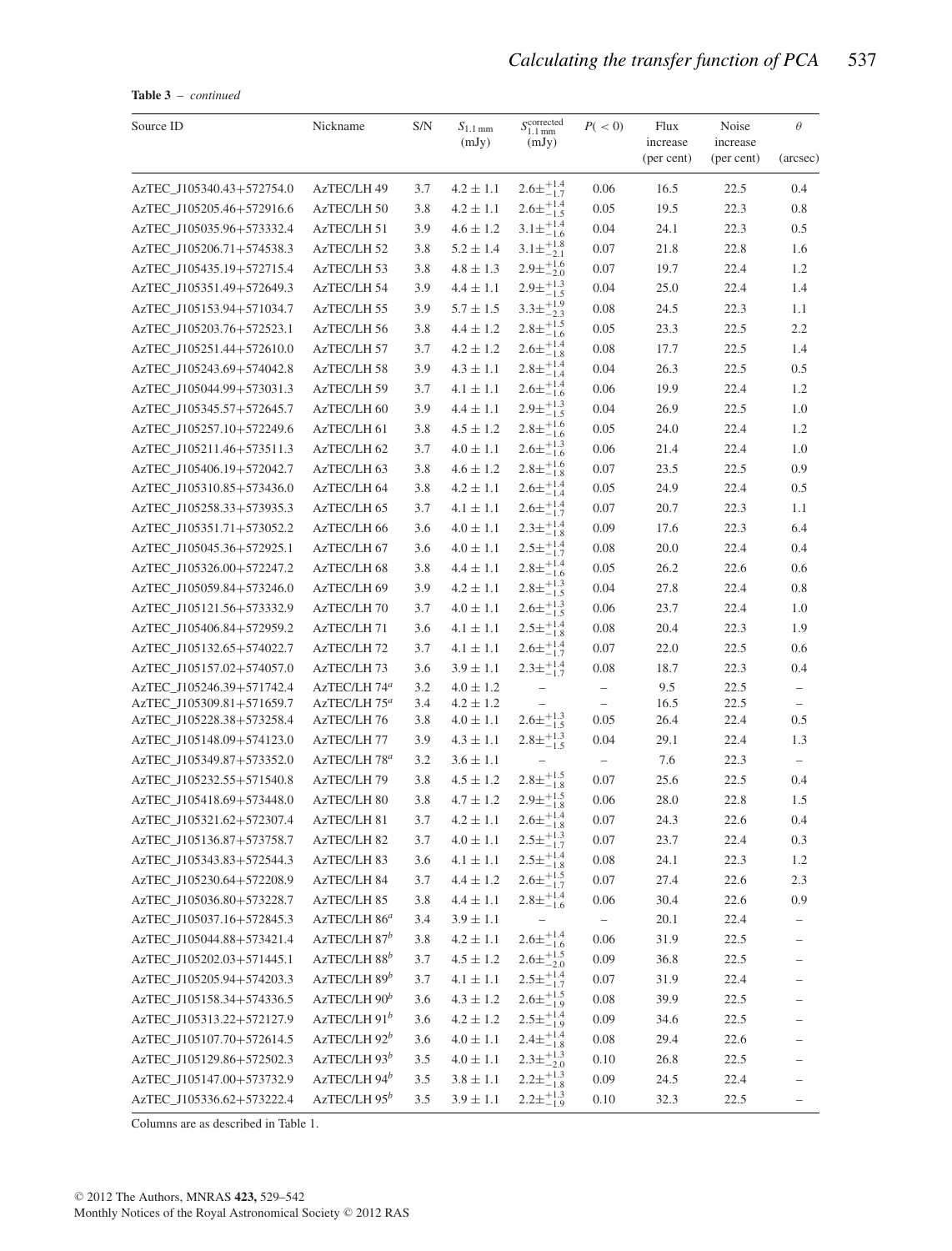| Source ID                 | Nickname          | S/N | $S_{1.1 \text{ mm}}$ | $S_{1.1\,\mathrm{mm}}^{\mathrm{corrected}}$ | P(< 0) | Flux       | Noise      | $\theta$                 |
|---------------------------|-------------------|-----|----------------------|---------------------------------------------|--------|------------|------------|--------------------------|
|                           |                   |     | (mJy)                | (mJy)                                       |        | increase   | increase   |                          |
|                           |                   |     |                      |                                             |        | (per cent) | (per cent) | (arcsec)                 |
| AzTEC_J021738.58-043331.1 | AzTEC/SXDF 1      | 5.0 | $8.4 \pm 1.7$        | $6.0\pm^{+1.8}_{-1.7}$                      | 0.00   | 13.2       | 17.1       | 1.0                      |
| AzTEC_J021745.80-044747.3 | AzTEC/SXDF 2      | 4.6 | $6.0 \pm 1.3$        | $4.4\pm^{+1.4}_{-1.4}$                      | 0.00   | 10.8       | 17.1       | 0.4                      |
| AzTEC_J021754.90-044724.3 | AzTEC/SXDF 3      | 4.8 | $6.2 \pm 1.3$        | $4.7\pm^{+1.3}_{-1.4}$                      | 0.00   | 16.3       | 17.2       | 0.5                      |
| AzTEC_J021831.18-043912.7 | AzTEC/SXDF 4      | 4.5 | $7.5 \pm 1.7$        | $5.0 \pm {}^{+1.8}_{-1.8}$                  | 0.01   | 9.6        | 17.0       | 1.2                      |
| AzTEC_J021742.05-045626.5 | AzTEC/SXDF 5      | 4.8 | $6.1 \pm 1.3$        | $4.6\pm^{+1.3}_{-1.4}$                      | 0.00   | 19.3       | 17.0       | 0.4                      |
| AzTEC_J021842.44-045931.3 | AzTEC/SXDF 6      | 4.6 | $6.8 \pm 1.5$        | $4.8\pm^{+1.6}_{-1.5}$                      | 0.00   | 16.4       | 17.0       | 1.7                      |
| AzTEC_J021655.79-044532.2 | AzTEC/SXDF 7      | 4.7 | $7.6 \pm 1.6$        | $5.2\pm^{+1.8}_{-1.7}$                      | 0.00   | 20.5       | 17.1       | 1.9                      |
| AzTEC_J021742.08-043135.0 | AzTEC/SXDF 8      | 4.3 | $7.2 \pm 1.7$        | $4.7\pm^{+1.8}_{-1.9}$                      | 0.01   | 12.2       | 17.0       | 0.5                      |
| AzTEC_J021823.16-051137.5 | AzTEC/SXDF 9      | 4.2 | $7.8 \pm 1.9$        | $4.6\pm^{+2.0}_{-2.3}$                      | 0.02   | 12.9       | 17.3       | 0.5                      |
| AzTEC_J021816.17-045512.9 | AzTEC/SXDF 10     | 4.3 | $5.5 \pm 1.3$        | $3.9 \pm {}^{+1.3}_{-1.4}$                  | 0.00   | 17.2       | 17.1       | 1.7                      |
| AzTEC_J021708.19-045617.0 | AzTEC/SXDF 11     | 4.3 | $6.6 \pm 1.5$        | $4.4\pm^{+1.6}_{-1.7}$                      | 0.01   | 19.2       | 16.8       | 1.2                      |
| AzTEC_J021708.07-044257.0 | AzTEC/SXDF 12     | 4.1 | $6.6 \pm 1.6$        | $4.0\pm^{+1.8}_{-1.9}$                      | 0.02   | 13.3       | 17.0       | 0.8                      |
| AzTEC J021829.17-045448.5 | AzTEC/SXDF 13     | 4.4 | $5.5 \pm 1.2$        | $4.0\pm^{+1.3}_{-1.4}$                      | 0.00   | 23.8       | 16.9       | 0.6                      |
| AzTEC_J021740.60-044609.2 | AzTEC/SXDF 14     | 4.0 | $5.4 \pm 1.4$        | $3.6\pm^{+1.4}_{-1.6}$                      | 0.01   | 12.9       | 17.0       | 1.1                      |
| AzTEC_J021754.68-044417.1 | AzTEC/SXDF 15     | 4.3 | $5.8 \pm 1.4$        | $4.0 \pm {}^{+1.5}_{-1.5}$                  | 0.01   | 21.9       | 17.1       | 1.2                      |
| AzTEC J021716.25-045807.3 | AzTEC/SXDF 16     | 4.1 | $5.8 \pm 1.4$        | $3.8\pm^{+1.6}_{-1.6}$                      | 0.01   | 16.0       | 17.0       | 0.7                      |
| AzTEC_J021711.57-044315.2 | AzTEC/SXDF 17     | 4.0 | $6.4 \pm 1.6$        | $4.0 \pm {}^{+1.7}_{-1.9}$                  | 0.02   | 15.3       | 17.0       | 0.9                      |
| AzTEC_J021724.44-043144.5 | AzTEC/SXDF 18     | 4.1 | $7.1 \pm 1.8$        | $4.2\pm^{+1.9}_{-2.2}$                      | 0.03   | 16.7       | 17.1       | 0.8                      |
| AzTEC_J021906.23-045334.4 | AzTEC/SXDF 19     | 4.3 | $8.2 \pm 1.9$        | $5.0 \pm {}^{+2.1}_{-2.2}$                  | 0.02   | 26.1       | 17.3       | 0.6                      |
| AzTEC J021742.09-050722.8 | AzTEC/SXDF 20     | 4.1 | $6.8 \pm 1.7$        | $4.1\pm^{+1.9}_{-2.0}$                      | 0.02   | 19.1       | 16.9       | 0.7                      |
| AzTEC_J021809.80-050444.7 | AzTEC/SXDF 21     | 4.0 | $5.9 \pm 1.5$        | $3.6\pm^{+1.7}_{-1.7}$                      | 0.02   | 16.2       | 17.2       | 0.3                      |
| AzTEC_J021827.94-045319.0 | AzTEC/SXDF 22     | 4.2 | $5.3 \pm 1.3$        | $3.7 \pm {}^{+1.4}_{-1.4}$                  | 0.01   | 25.5       | 17.0       | 1.0                      |
| AzTEC_J021820.20-045738.7 | AzTEC/SXDF 23     | 3.7 | $4.8 \pm 1.3$        | $3.0 \pm {}^{+1.3}_{-1.5}$                  | 0.02   | 12.4       | 17.2       | 0.9                      |
| AzTEC_J021843.73-043859.3 | AzTEC/SXDF 24     | 3.8 | $6.5 \pm 1.7$        | $3.6\pm^{+2.0}_{-2.7}$                      | 0.06   | 13.7       | 16.9       | 1.1                      |
| AzTEC_J021825.18-050923.2 | AzTEC/SXDF 25     | 4.1 | $7.1 \pm 1.8$        | $4.2\pm^{+1.9}_{-2.2}$                      | 0.03   | 22.5       | 17.1       | 0.7                      |
| AzTEC_J021832.28-045631.3 | AzTEC/SXDF 26     | 3.8 | $4.7 \pm 1.2$        | $3.5\pm^{+1.9}_{-2.2}$                      | 0.05   | 15.2       | 16.9       | 2.6                      |
| AzTEC_J021838.80-043452.5 | AzTEC/SXDF 27     | 3.8 | $6.6\pm1.7$          | $3.6\pm^{+1.9}_{-2.1}$                      | 0.04   | 17.6       | 16.9       | 1.5                      |
| AzTEC_J021802.43-050019.2 | AzTEC/SXDF 28     | 3.8 | $4.9 \pm 1.3$        | $3.1\pm^{+1.4}_{-1.5}$                      | 0.02   | 18.6       | 17.1       | 1.0                      |
| AzTEC_J021818.75-045033.4 | AzTEC/SXDF $29^b$ | 4.1 | $5.2 \pm 1.3$        | $3.5\pm^{+1.4}_{-1.4}$                      | 0.01   | 31.8       | 17.0       | $\overline{\phantom{0}}$ |
| AzTEC_J021826.34-044434.8 | AzTEC/SXDF $30b$  | 4.0 | $5.6 \pm 1.4$        | $3.6\pm^{+1.6}_{-1.5}$                      | 0.01   | 30.6       | 17.2       | $\overline{\phantom{0}}$ |
| AzTEC_J021741.41-050217.3 | AzTEC/SXDF $31^b$ | 3.9 | $5.4 \pm 1.4$        | $3.5\pm^{+1.5}_{-1.6}$                      | 0.02   | 26.3       | 17.0       | $\overline{\phantom{0}}$ |
| AzTEC_J021713.12-045856.8 | AzTEC/SXDF $32^b$ | 3.9 | $6.0 \pm 1.5$        | $3.6\pm^{+1.7}_{-1.8}$                      | 0.02   | 27.2       | 17.2       | $\qquad \qquad -$        |
| AzTEC_J021737.27-044802.4 | AzTEC/SXDF $33^b$ | 3.9 | $5.0 \pm 1.3$        | $3.3\pm^{+1.4}_{-1.5}$                      | 0.02   | 25.7       | 17.2       |                          |
| AzTEC_J021833.86-051019.1 | AzTEC/SXDF $34^b$ | 3.8 | $7.3 \pm 1.9$        | $3.6\pm^{+2.2}_{-2.5}$                      | 0.06   | 24.2       | 17.1       |                          |
| AzTEC_J021749.12-045057.5 | AzTEC/SXDF $35^b$ | 3.8 | $4.8 \pm 1.3$        | $3.1\pm^{+1.4}_{-1.4}$                      | 0.02   | 24.4       | 17.1       |                          |
| AzTEC_J021656.60-044027.1 | AzTEC/SXDF $36^b$ | 3.8 | $6.6 \pm 1.7$        | $3.6\pm^{+1.9}_{-2.3}$                      | 0.05   | 22.7       | 17.1       |                          |
| AzTEC_J021815.94-051255.1 | AzTEC/SXDF $37^b$ | 3.8 | $7.3 \pm 1.9$        | $3.6\pm^{+2.0}_{-2.7}$                      | 0.06   | 19.1       | 17.3       |                          |
| AzTEC_J021806.87-044940.5 | AzTEC/SXDF $38^b$ | 3.8 | $4.7 \pm 1.2$        | $3.0 \pm {}^{+1.3}_{-1.5}$                  | 0.02   | 19.7       | 17.1       |                          |
| AzTEC_J021809.35-042801.6 | AzTEC/SXDF $39b$  | 3.8 | $6.4 \pm 1.7$        | $3.4\pm^{+1.9}_{-2.1}$                      | 0.05   | 23.1       | 16.9       |                          |
| AzTEC_J021730.94-045133.1 | AzTEC/SXDF $40^b$ | 3.7 | $4.7 \pm 1.3$        | $2.9 \pm ^{+1.4}_{-1.5}$                    | 0.03   | 25.1       | 17.1       |                          |
| AzTEC_J021816.73-050309.5 | AzTEC/SXDF $41^b$ | 3.7 | $5.3 \pm 1.4$        | $3.0\pm^{+1.6}_{-1.7}$                      | 0.03   | 33.4       | 17.0       |                          |
| AzTEC_J021740.42-045501.4 | AzTEC/SXDF $42^b$ | 3.7 | $4.6 \pm 1.3$        | $2.9\pm^{+1.4}_{-1.5}$                      | 0.03   | 22.8       | 17.2       |                          |
| AzTEC_J021826.64-044933.1 | AzTEC/SXDF $43^b$ | 3.7 | $4.7 \pm 1.3$        | $2.9\pm^{+1.4}_{-1.5}$                      | 0.03   | 19.1       | 17.0       |                          |
| AzTEC_J021756.38-045243.1 | AzTEC/SXDF $44^b$ | 3.7 | $4.5 \pm 1.2$        | $2.8\pm^{+1.4}_{-1.4}$                      | 0.03   | 14.2       | 17.0       | $\overline{\phantom{0}}$ |
| AzTEC_J021858.10-044749.0 | AzTEC/SXDF $45^b$ | 3.7 | $5.6 \pm 1.5$        | $3.1\pm^{+1.7}_{-1.9}$                      | 0.04   | 27.2       | 16.9       |                          |
| AzTEC_J021813.11-043810.6 | AzTEC/SXDF $46^b$ | 3.7 | $5.8 \pm 1.6$        | $3.1\pm^{+1.7}_{-2.0}$                      | 0.05   | 28.7       | 17.2       |                          |
| AzTEC_J021902.90-045454.3 | AzTEC/SXDF $47^b$ | 3.7 | $6.7 \pm 1.8$        | $3.2\pm^{+1.9}_{-2.5}$                      | 0.07   | 22.3       | 17.3       |                          |
| AzTEC_J021730.68-045938.9 | AzTEC/SXDF $48^b$ | 3.7 | $4.9 \pm 1.3$        | $2.9\pm^{+1.5}_{-1.6}$                      | 0.03   | 15.7       | 17.2       | -                        |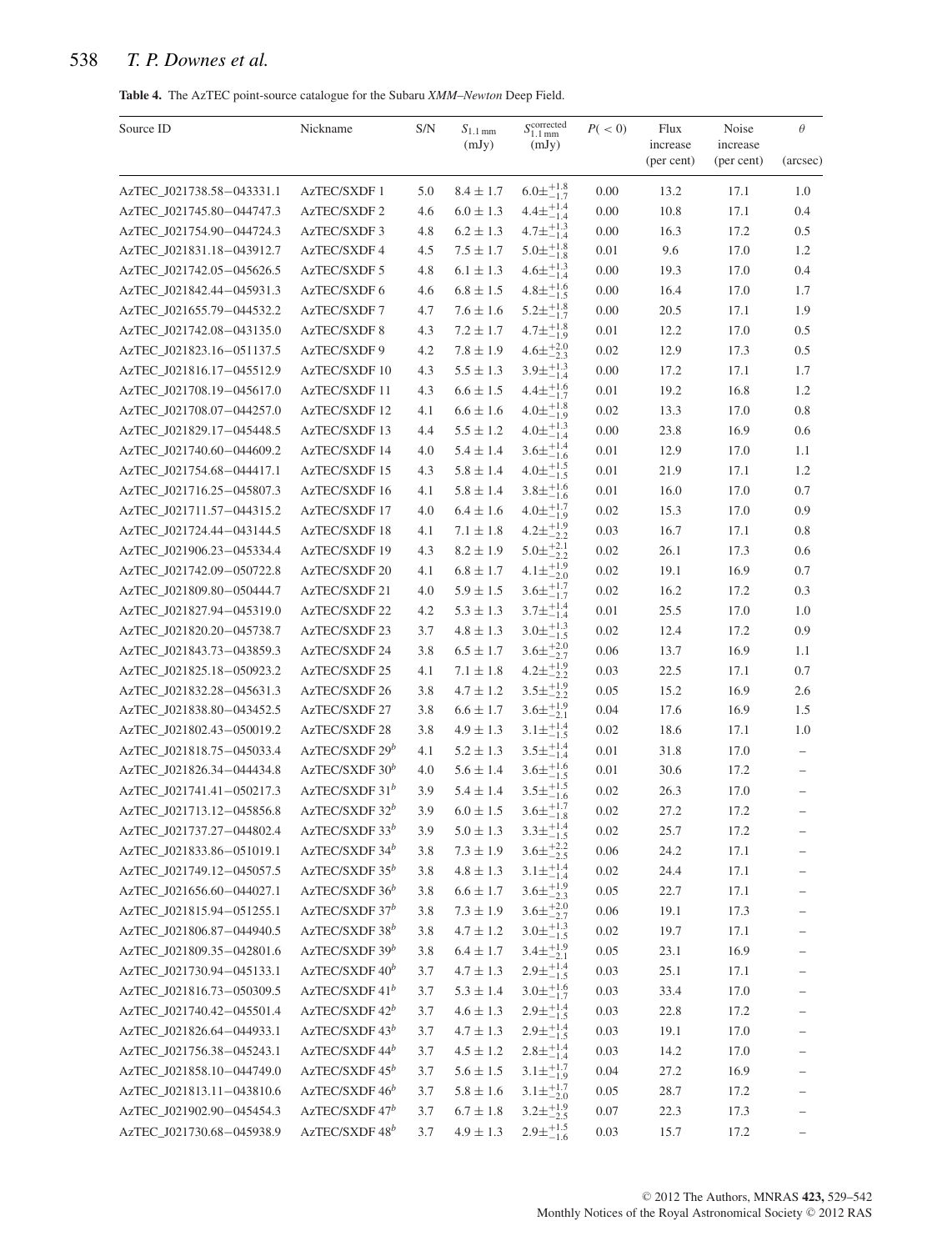**Table 4** – *continued*

| Source ID                 | Nickname          | S/N | $S_{1.1 \text{ mm}}$<br>(mJy) | $S_{1.1\,\text{mm}}^{\text{corrected}}$<br>(mJy) | P( <sub>0</sub> ) | Flux<br>increase | Noise<br>increase | $\theta$ |
|---------------------------|-------------------|-----|-------------------------------|--------------------------------------------------|-------------------|------------------|-------------------|----------|
|                           |                   |     |                               |                                                  |                   | (per cent)       | (per cent)        | (arcsec) |
| AzTEC_J021742.60-043859.0 | AzTEC/SXDF $49^b$ | 3.7 | $5.5 \pm 1.5$                 | $3.0\pm^{+1.7}_{-1.9}$                           | 0.05              | 20.1             | 17.3              |          |
| AzTEC_J021727.36-050641.0 | AzTEC/SXDF $50^b$ | 3.6 | $6.3 \pm 1.7$                 | $3.1\pm^{+1.9}_{-2.3}$                           | 0.06              | 22.9             | 16.9              |          |
| AzTEC J021833.22-045808.9 | AzTEC/SXDF $51^b$ | 3.6 | $4.6 \pm 1.3$                 | $2.8\pm^{+1.4}_{-1.5}$                           | 0.03              | 21.5             | 17.2              |          |
| AzTEC J021725.32-043845.1 | AzTEC/SXDF $52^b$ | 3.6 | $6.1 \pm 1.7$                 | $3.0\pm^{+1.8}_{-2.2}$                           | 0.06              | 23.8             | 17.2              |          |
| AzTEC J021752.04-050450.8 | AzTEC/SXDF $53^b$ | 3.6 | $5.3 \pm 1.5$                 | $2.9\pm^{+1.6}_{-1.8}$                           | 0.04              | 20.1             | 17.0              |          |
| AzTEC J021808.41-050603.3 | AzTEC/SXDF $54^b$ | 3.6 | $5.5 \pm 1.5$                 | $2.9\pm^{+1.7}_{-1.9}$                           | 0.05              | 23.2             | 17.0              |          |
| AzTEC J021848.92-044204.8 | AzTEC/SXDF $55^b$ | 3.6 | $6.0 \pm 1.7$                 | $2.9\pm^{+1.9}_{-2.2}$                           | 0.07              | 18.1             | 17.2              |          |
| AzTEC_J021729.76-050325.1 | AzTEC/SXDF $56^b$ | 3.6 | $5.3 \pm 1.5$                 | $2.9\pm^{+1.6}_{-1.8}$                           | 0.05              | 18.1             | 17.1              |          |
| AzTEC J021807.09-043755.1 | AzTEC/SXDF $57^b$ | 3.6 | $5.6 \pm 1.6$                 | $2.9\pm^{+1.7}_{-2.0}$                           | 0.06              | 32.8             | 17.1              |          |
| AzTEC J021759.90-044729.1 | AzTEC/SXDF $58^b$ | 3.6 | $4.5 \pm 1.3$                 | $2.7\pm^{+1.4}_{-1.5}$                           | 0.04              | 21.3             | 17.1              |          |
| AzTEC J021848.94-050015.3 | AzTEC/SXDF $59^b$ | 3.6 | $5.9 \pm 1.7$                 | $2.9\pm^{+1.8}_{-2.2}$                           | 0.07              | 18.3             | 17.1              |          |
| AzTEC_J021806.92-044415.3 | AzTEC/SXDF $60^b$ | 3.6 | $4.8 \pm 1.3$                 | $2.7\pm^{+1.5}_{-1.6}$                           | 0.04              | 12.6             | 17.1              |          |
| AzTEC_J021752.23-045854.7 | AzTEC/SXDF $61^b$ | 3.6 | $4.6 \pm 1.3$                 | $2.7\pm^{+1.4}_{-1.6}$                           | 0.04              | 13.9             | 17.1              |          |
| AzTEC_J021730.04-050951.0 | AzTEC/SXDF $62^b$ | 3.5 | $6.6 \pm 1.9$                 | $2.9\pm^{+1.2}_{-3.0}$                           | 0.09              | 13.0             | 17.1              |          |
| AzTEC J021711.58-045752.8 | AzTEC/SXDF $63^b$ | 3.5 | $5.3 \pm 1.5$                 | $2.7\pm^{+1.7}_{-1.9}$                           | 0.06              | 14.0             | 17.1              |          |
| AzTEC J021743.59-050312.6 | AzTEC/SXDF $64^b$ | 3.5 | $4.9 \pm 1.4$                 | $2.7\pm^{+1.5}_{-1.8}$                           | 0.05              | 18.8             | 17.2              |          |
| AzTEC J021757.59-050035.2 | AzTEC/SXDF $65^b$ | 3.5 | $4.5 \pm 1.3$                 | $2.5\pm^{+1.5}_{-1.5}$                           | 0.04              | 16.8             | 17.1              |          |

Columns are as described in Table 1.

are now appropriate for a slightly increased source brightness. Secondly, an integral step in computing number counts is dividing the observed counts by the estimated completeness<sup>4</sup> of the map. Because the estimated error is higher under the revised transfer function, any given flux value will be less complete; this effect will be more pronounced at a moderate signal-to-noise ratio (∼3–5) where the completeness is rapidly dropping from unity towards zero.

The details of the analysis for each field do not differ appreciably from that previously performed, except for the change in photometry. We provide references to these analyses for the interested reader. We present the catalogues using the significance and spatial cuts applied by each catalogue's respective author. In each case the expected false detection rate is estimated using the defined cuts and does not change greatly from that using the transfer function derived from the linear approximation. Source names and numeric identifiers for sources which were previously detected are retained; however, a common format has been chosen: 'AzTEC/field#', where '#' indicates the order of discovery rather than strictly being based upon detection significance in these revised catalogues. Thus, newly discovered sources with higher significance than a previously discovered source will appear at the end of these catalogues and a slight shuffling (in significance) of previously discovered sources will occur for the reasons discussed above.

### **4.1 COSMOS/JCMT**

The COSMOS survey (Scott et al. 2008; Austermann et al. 2009) was undertaken by the AzTEC instrument in 2005 while it was installed at the JCMT. A revised catalogue is shown in Table 1. A spatial cut (0.15 square degrees) was applied by taking only pixels within the map whose weighting (a combination of noise in the data

<sup>4</sup> The likelihood of detecting a source of a particular brightness given the sources of noise present in the map.

and amount of time spent observing that pixel) is greater than 75 per cent of the map's characteristic value (roughly the maximum). A significance cut is applied by taking only sources whose signal-tonoise ratio is greater than 3.5. We have conservatively overestimated the false detection rate to be 25 per cent (∼12 sources) using the number of sources 'detected' in pure noise realizations of the field. This choice is conservative because faint sources contribute to flux in nearly every pixel in the map and therefore the likelihood of finding a source at any pixel is greater than it otherwise would be (Perera et al. 2008; Scott et al. 2010). The difference between this technique and one that attempts to account for this effect through simulations of source populations can be a factor of 2 or greater.

#### **4.2 GOODS North/JCMT**

The GOODS-North field is commonly observed at many wavelengths. A revision of the catalogue presented in Perera et al. (2008) is shown in Table 2. Similar cuts are taken at the 70 per cent coverage region (0.07 square degrees) and detection significance above 3.5. The false detection rate was estimated using pure noise maps to be 13 per cent (∼4–5 sources).

#### **4.3 Lockman Hole/JCMT**

The Lockman Hole survey (Austermann et al. 2010) was undertaken by the AzTEC instrument in 2005 while it was installed at the JCMT and formed part of the 1.1 mm follow-up to the Submillimetre Common-User Bolometer Array (SCUBA)/SCUBA Half Degree Extragalactic Survey (SHADES) project. A revised catalogue is shown in Table 3. The 50 per cent coverage region (0.31 square degrees) was selected as a spatial cut, but a different significance cut was used. Deboosting can also be used as a proxy for whether a source is likely to be real. If the likelihood of deboosting to 0 flux is significant, then that source can be excluded from the catalogue. Only sources with less than 10 per cent likelihood of deboosting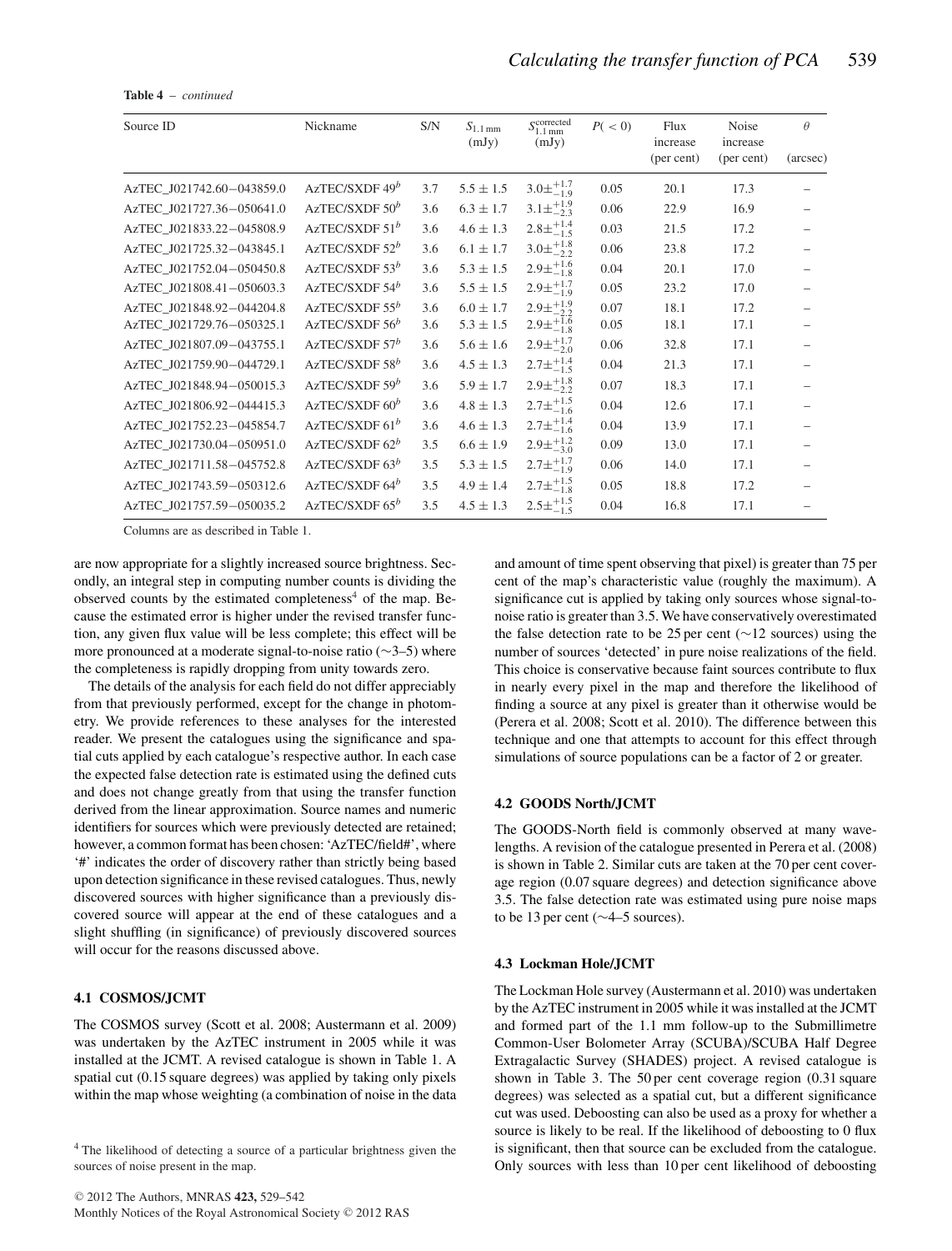| Source ID                 | Nickname                 | S/N  | $S_{1.1 \text{ mm}}$ | $S_{1.1\,\mathrm{mm}}^{\mathrm{corrected}}$ | P(< 0)                   | <b>Flux</b>              | Noise                    | $\theta$                 |
|---------------------------|--------------------------|------|----------------------|---------------------------------------------|--------------------------|--------------------------|--------------------------|--------------------------|
|                           |                          |      | (mJy)                | (mJy)                                       |                          | increase<br>(per cent)   | increase<br>(per cent)   | (arcsec)                 |
|                           |                          |      |                      |                                             |                          |                          |                          |                          |
| AzTEC_J033211.48-275216.7 | AzTEC/GS 1               | 11.3 | $6.9 \pm 0.6$        | $6.6\pm^{+0.6}_{-0.6}$                      | 0.00                     | 5.9                      | 8.8                      | 0.7                      |
| AzTEC_J033218.49-275222.6 | AzTEC/GS 2               | 10.6 | $6.0 \pm 0.6$        | $5.8\pm^{+0.6}_{-0.6}$                      | 0.00                     | 1.2                      | 8.8                      | 0.8                      |
| AzTEC J033219.00-275214.6 | GS2.1                    | 10.2 | $6.8 \pm 0.7$        | $6.4\pm^{+0.7}_{-0.6}$                      | 0.00                     | $\overline{\phantom{0}}$ | $\overline{\phantom{0}}$ | $\overline{\phantom{0}}$ |
| AzTEC_J033216.96-275241.9 | GS2.2                    | 6.6  | $4.4 \pm 0.7$        | $4.0\pm^{+0.6}_{-0.7}$                      | 0.00                     | $\overline{\phantom{0}}$ | $\overline{\phantom{0}}$ | $\overline{\phantom{0}}$ |
| AzTEC_J033247.70-275419.6 | AzTEC/GS 3               | 9.2  | $5.1 \pm 0.6$        | $\text{4.8}\pm^{+0.6}_{-0.6}$               | 0.00                     | 6.2                      | 8.6                      | 2.1                      |
| AzTEC J033248.78-274249.9 | AzTEC/GS 4               | 8.7  | $5.5 \pm 0.6$        | $5.1\pm^{+0.6}_{-0.6}$                      | 0.00                     | 9.5                      | 8.8                      | 0.4                      |
| AzTEC_J033151.43-274434.5 | AzTEC/GS 5               | 7.5  | $5.1 \pm 0.7$        | $4.7\pm^{+0.7}_{-0.7}$                      | 0.00                     | 5.7                      | 10.6                     | 5.1                      |
| AzTEC_J033225.73-275219.7 | AzTEC/GS 6               | 6.9  | $3.8 \pm 0.6$        | $3.6\pm^{+0.6}_{-0.6}$                      | 0.00                     | 12.9                     | 8.8                      | 0.3                      |
| AzTEC_J033213.50-275607.4 | AzTEC/GS 7               | 6.5  | $4.1 \pm 0.6$        | $3.7\pm^{+0.6}_{-0.6}$                      | 0.00                     | 6.6                      | 8.8                      | 0.7                      |
| AzTEC_J033205.16-274643.8 | AzTEC/GS 8               | 6.5  | $3.7 \pm 0.6$        | $3.4\pm^{+0.5}_{-0.6}$                      | 0.00                     | 6.0                      | 8.5                      | 2.1                      |
| AzTEC_J033302.60-275149.1 | AzTEC/GS 9               | 6.6  | $4.0 \pm 0.6$        | $3.6\pm^{+0.6}_{-0.6}$                      | 0.00                     | 9.4                      | 8.7                      | 3.1                      |
| AzTEC_J033207.19-275125.7 | AzTEC/GS 10              | 6.3  | $4.3 \pm 0.7$        | $3.8\pm^{+0.7}_{-0.7}$                      | $0.00\,$                 | 9.2                      | 8.8                      | 0.8                      |
| AzTEC J033215.79-275040.2 | AzTEC/GS 11              | 6.1  | $3.7 \pm 0.6$        | $3.3\pm^{+0.6}_{-0.6}$                      | 0.00                     | 6.5                      | 8.7                      | 3.4                      |
| AzTEC_J033229.33-275616.5 | AzTEC/GS 12              | 6.0  | $3.5 \pm 0.6$        | $3.1\pm^{+0.6}_{-0.6}$                      | 0.00                     | 5.8                      | 9.0                      | 3.8                      |
| AzTEC_J033211.93-274616.7 | AzTEC/GS 13              | 6.2  | $3.4 \pm 0.6$        | $3.1\pm^{+0.6}_{-0.5}$                      | 0.00                     | 9.7                      | 8.8                      | 0.4                      |
| AzTEC_J033234.55-275219.5 | AzTEC/GS 14              | 6.1  | $3.3 \pm 0.5$        | $3.0\pm^{+0.6}_{-0.6}$                      | 0.00                     | 10.4                     | 8.7                      | 3.1                      |
| AzTEC_J033150.93-274601.3 | AzTEC/GS 15              | 6.0  | $4.4 \pm 0.7$        | $3.9\pm^{+0.7}_{-0.8}$                      | 0.00                     | 8.8                      | 8.8                      | 0.9                      |
| AzTEC J033237.50-274358.9 | AzTEC/GS 16              | 5.6  | $3.0 \pm 0.5$        | $2.7\pm^{+0.6}_{0.6}$<br>$-0.6$             | 0.00                     | 5.9                      | 8.5                      | 3.7                      |
| AzTEC_J033222.56-274816.5 | AzTEC/GS 17              | 5.6  | $3.4 \pm 0.6$        | $3.0\pm^{+0.6}_{-0.6}$                      | 0.00                     | 8.1                      | 8.8                      | 3.3                      |
| AzTEC_J033243.60-274634.9 | AzTEC/GS 18              | 5.8  | $3.5 \pm 0.6$        | $3.2\pm^{+0.6}_{-0.6}$                      | 0.00                     | 14.5                     | 8.8                      | 2.1                      |
| AzTEC_J033223.27-274131.5 | AzTEC/GS 19              | 5.4  | $3.0 \pm 0.5$        | $2.6\pm^{+0.5}_{-0.6}$                      | 0.00                     | 7.4                      | 8.4                      | 2.8                      |
| AzTEC_J033235.02-275537.7 | AzTEC/GS 20              | 5.4  | $3.1 \pm 0.6$        | $2.7\pm^{+0.6}_{-0.6}$                      | 0.00                     | 12.2                     | 8.7                      | 2.8                      |
| AzTEC_J033247.45-274443.9 | AzTEC/GS 21              | 5.1  | $3.1 \pm 0.6$        | $2.7\pm^{+0.6}_{-0.6}$                      | 0.00                     | 9.0                      | 8.2                      | 5.8                      |
| AzTEC_J033212.42-274258.5 | AzTEC/GS 22              | 4.6  | $2.5 \pm 0.5$        | $2.2\pm^{+0.5}_{-0.6}$                      | 0.00                     | 6.9                      | 8.9                      | 2.5                      |
| AzTEC_J033221.42-275628.4 | AzTEC/GS 23              | 4.7  | $2.7 \pm 0.6$        | $2.3\pm^{+0.6}_{-0.6}$                      | 0.00                     | 9.4                      | 8.8                      | 0.7                      |
| AzTEC_J033234.55-274949.6 | AzTEC/GS 24              | 4.7  | $2.8 \pm 0.6$        | $2.4\pm^{+0.6}_{-0.6}$                      | 0.00                     | 10.5                     | 8.4                      | 7.1                      |
| AzTEC_J033246.97-275128.4 | AzTEC/GS 25              | 4.3  | $2.3 \pm 0.5$        | $2.0\pm^{+0.5}_{-0.6}$                      | 0.00                     | 5.3                      | 8.5                      | 6.0                      |
| AzTEC_J033216.00-274337.6 | AzTEC/GS 26              | 4.8  | $2.6 \pm 0.5$        | $2.2\pm^{+0.6}_{-0.5}$                      | 0.00                     | 20.2                     | 8.8                      | 2.9                      |
| AzTEC_J033242.43-274155.1 | AzTEC/GS 27              | 4.6  | $2.6 \pm 0.6$        | $2.2\pm^{+0.6}_{-0.6}$                      | 0.00                     | 15.8                     | 8.6                      | 3.3                      |
| AzTEC_J033242.52-275213.4 | AzTEC/GS 28              | 4.6  | $2.5 \pm 0.5$        | $2.1\pm^{+0.5}_{-0.6}$                      | 0.00                     | 17.6                     | 8.8                      | 7.1                      |
| AzTEC J033159.05-274501.1 | AzTEC/GS 29              | 4.6  | $2.7 \pm 0.6$        | $2.3\pm^{+0.6}_{-0.6}$                      | 0.00                     | 20.2                     | 8.3                      | 3.8                      |
| AzTEC_J033220.78-274240.6 | AzTEC/GS 30              | 4.1  | $2.2 \pm 0.5$        | $1.8\pm^{+0.6}_{-0.5}$                      | 0.00                     | 8.4                      | 8.8                      | 2.1                      |
| AzTEC_J033242.92-273925.8 | AzTEC/GS 31              | 4.2  | $2.8 \pm 0.7$        | $2.2\pm^{+0.7}_{-0.7}$                      | 0.00                     | 9.9                      | 8.3                      | 1.9                      |
| AzTEC_J033309.16-275128.3 | AzTEC/GS 32              | 4.1  | $3.0 \pm 0.7$        | $2.4\pm^{+0.8}_{-0.8}$                      | $0.00\,$                 | 7.7                      | 7.8                      | 2.6                      |
| AzTEC_J033249.45-275316.4 | AzTEC/GS 33              | 4.4  | $2.3 \pm 0.5$        | $2.0\pm^{+0.5}_{-0.5}$                      | $0.00\,$                 | 18.4                     | 9.1                      | 5.6                      |
| AzTEC_J033229.59-274311.3 | AzTEC/GS 34              | 4.0  | $2.1 \pm 0.5$        | $1.7\pm^{+0.5}_{-0.6}$                      | 0.00                     | 8.9                      | 8.8                      | 3.0                      |
| AzTEC_J033227.10-274052.5 | AzTEC/GS 35              | 4.4  | $2.5 \pm 0.6$        | $2.1\pm^{+0.6}_{-0.6}$                      | 0.00                     | 20.1                     | 8.6                      | 2.7                      |
| AzTEC J033213.97-275516.8 | AzTEC/GS 36              | 4.1  | $2.5\pm0.6$          | $2.0\pm^{+0.6}_{-0.6}$                      | $0.00\,$                 | 18.8                     | 8.5                      | 2.9                      |
| AzTEC_J033256.49-274616.1 | AzTEC/GS 37              | 3.8  | $2.8\pm0.7$          | $2.1\pm^{+0.8}_{-0.8}$                      | 0.00                     | 10.6                     | 8.3                      | 5.8                      |
| AzTEC J033209.23-274243.8 | AzTEC/GS 38              | 3.9  | $2.2 \pm 0.6$        | $1.8\pm^{+0.6}_{-0.6}$                      | $0.00\,$                 | 19.2                     | 9.0                      | 1.8                      |
| AzTEC_J033154.32-274537.4 | AzTEC/GS 39 <sup>a</sup> | 3.2  | $2.1\pm0.7$          |                                             | $\overline{\phantom{m}}$ | $-0.2$                   | 8.8                      |                          |
| AzTEC_J033200.41-274634.6 | AzTEC/GS 40              | 3.8  | $2.3 \pm 0.6$        | $1.8\pm^{+0.6}_{-0.6}$                      | $0.00\,$                 | 18.2                     | 8.7                      | 0.4                      |
| AzTEC_J033302.26-275648.7 | AzTEC/GS $41c$           | 8.2  | $7.9 \pm 1.0$        | $7.2\pm^{+0.9}_{-1.0}$                      | 0.00                     | 10.9                     | 8.1                      | 0.4                      |
| AzTEC_J033314.32-275608.0 | AzTEC/GS $42^c$          | 7.9  | $10.2 \pm 1.3$       | $9.2\pm^{+1.2}_{-1.4}$                      | 0.00                     | 11.4                     | 9.3                      | 0.4                      |
| AzTEC_J033303.05-274428.6 | AzTEC/GS $43c$           | 6.7  | $6.9 \pm 1.0$        | $6.1\pm^{+1.1}_{-1.1}$                      | $0.00\,$                 | 3.6                      | 8.0                      | 0.4                      |
| AzTEC_J033240.81-273801.5 | AzTEC/GS $44^c$          | 4.9  | $3.9 \pm 0.8$        | $3.3\pm^{+0.8}_{-0.8}$                      | 0.00                     | 5.8                      | 8.7                      | 0.4                      |
| AzTEC_J033219.15-273733.2 | AzTEC/GS $45c$           | 4.7  | $5.2 \pm 1.1$        | $4.2\pm^{+1.1}_{-1.3}$                      | $0.00\,$                 | 9.9                      | 10.5                     | 0.4                      |
| AzTEC_J033157.27-275702.4 | AzTEC/GS $46c$           | 4.6  | $6.4 \pm 1.4$        | $4.8\pm^{+1.5}_{-1.6}$                      | $0.00\,$                 | 10.1                     | 12.7                     | 0.4                      |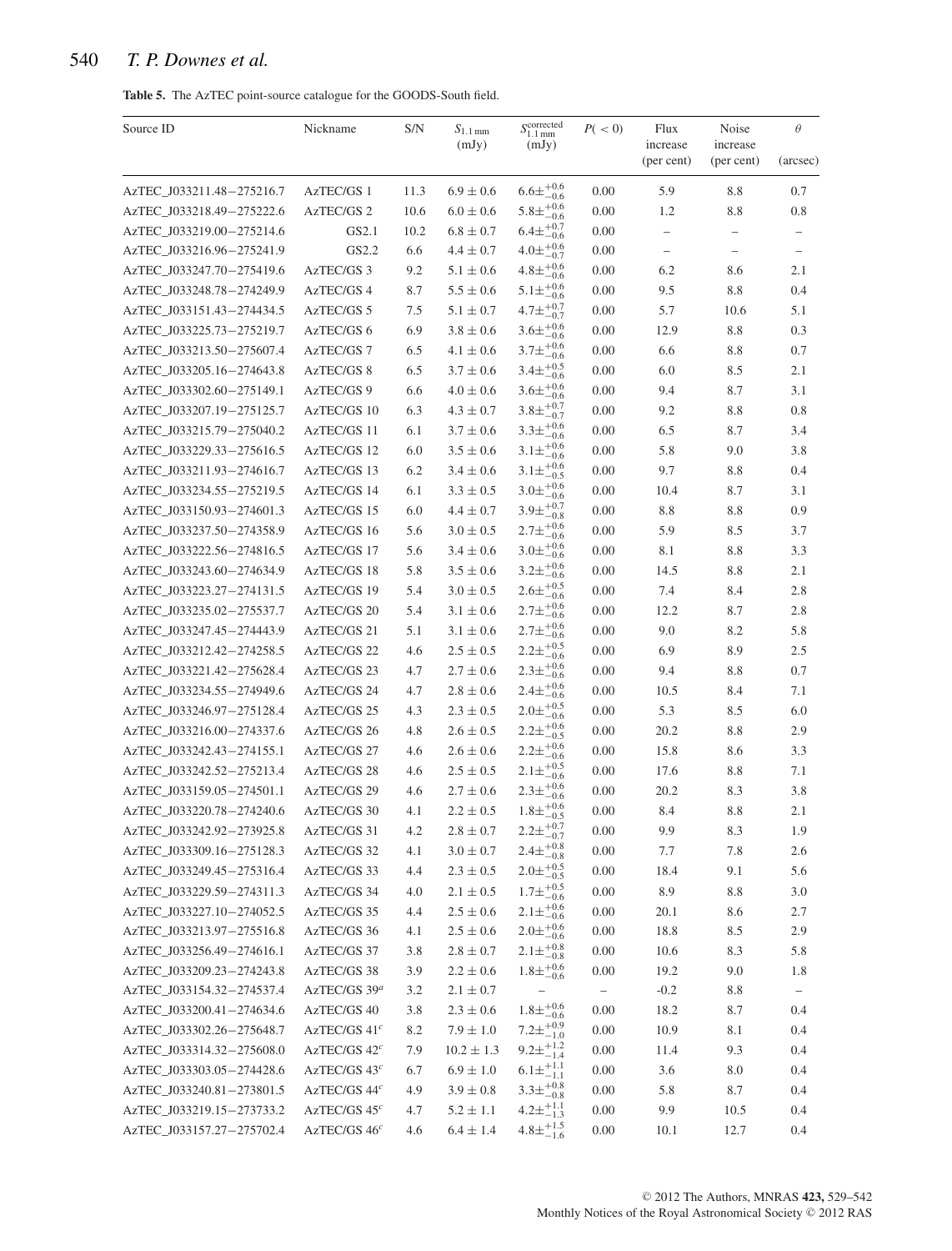| Source ID                 | Nickname                 | S/N | $S_{1.1 \text{ mm}}$<br>(mJy) | $S_{1.1\,\mathrm{mm}}^{\mathrm{corrected}}$<br>(mJy) | P( <sub>0</sub> ) | Flux<br>increase | <b>Noise</b><br>increase | $\theta$ |
|---------------------------|--------------------------|-----|-------------------------------|------------------------------------------------------|-------------------|------------------|--------------------------|----------|
|                           |                          |     |                               |                                                      |                   | (per cent)       | (per cent)               | (arcsec) |
| AzTEC J033208.21-275821.7 | AzTEC/GS $47c$           | 4.8 | $4.3 \pm 0.9$                 | $3.6\pm^{+0.9}_{-1.0}$                               | 0.00              | 13.8             | 9.0                      | 0.4      |
| AzTEC J033215.81-275249.7 | AzTEC/GS 48 <sup>b</sup> | 4.3 | $2.5 \pm 0.6$                 | $2.1\pm^{+0.6}_{-0.6}$                               | 0.00              | 5.0              | 8.8                      |          |
| AzTEC J033221.67-274013.4 | AzTEC/GS 49 <sup>b</sup> | 4.1 | $2.6 \pm 0.6$                 | $2.1\pm^{+0.6}_{-0.7}$                               | 0.00              | 27.6             | 8.8                      |          |
| AzTEC J033235.02-274926.0 | AzTEC/GS $50^b$          | 4.1 | $2.4 \pm 0.6$                 | $2.0\pm^{+0.6}_{-0.6}$                               | 0.00              | 4.3              | 8.8                      |          |
| AzTEC J033157.52-274507.6 | AzTEC/GS $51^b$          | 3.7 | $2.2 \pm 0.6$                 | $1.7\pm^{+0.6}_{-0.6}$                               | 0.01              | 10.0             | 8.8                      |          |
| AzTEC J033244.08-275013.7 | AzTEC/GS $52^b$          | 3.6 | $2.0 \pm 0.6$                 | $1.6\pm^{+0.6}_{-0.6}$                               | 0.01              | 24.8             | 8.8                      |          |
| AzTEC J033204.48-274455.6 | AzTEC/GS $53^b$          | 3.6 | $1.9 \pm 0.5$                 | $1.5\pm^{+0.6}_{-0.6}$                               | 0.01              | 34.8             | 8.8                      |          |
| AzTEC J033243.17-275516.5 | AzTEC/GS $54^b$          | 3.5 | $2.0 \pm 0.6$                 | $1.5\pm^{+0.6}_{-0.6}$                               | 0.01              | 15.6             | 8.8                      |          |
| AzTEC J033225.70-275829.1 | AzTEC/GS $55^b$          | 3.5 | $2.6 \pm 0.8$                 | $1.9\pm^{+0.8}_{-0.8}$                               | 0.01              | 20.1             | 8.8                      |          |

Columns are as described in Table 1. *<sup>c</sup>*a source found in the extended, lower coverage regions of the map.

to 0 flux are taken. The false detection rate using these cuts was estimated by the technique described in Perera et al. (2008) and Scott et al. (2010). In this technique, false detection rates are estimated by fully simulating maps using noise estimates and a signal estimate using the number counts used in deboosting measured fluxes. Using this technique, the false detection rate was estimated to be 20 per cent (∼20 sources).

#### **4.4 Subaru** *XMM–Newton* **Deep Field/JCMT**

**Table 5** – *continued*

The Subaru *XMM–Newton* Deep Field (SXDF) was also surveyed as part of the SHADES follow-up project. A revised catalogue is shown in Table 4. The same cuts as in the Lockman Hole field are applied with a resulting survey area of 0.37 square degrees. Using the simulated map technique, the false detection rate was estimated to be 25 per cent (∼16 sources). The near doubling of the number of detected sources under the revised kernel is an artefact of using the deboosted flux values and a different number counts model as a catalogue cut in a population of sources whose numbers grow rapidly with declining flux.

#### **4.5 GOODS South/ASTE**

The GOODS-South field is another commonly observed field and among the first chosen for AzTEC when it was moved from the JCMT to the ASTE in 2007. A revision of the confusion-limited catalogue presented in Scott et al. (2010) is shown in Table 5. Sources of significance greater than 3.5 in the 50 per cent coverage region (0.08 square degrees) are presented. Using the same false detection estimate technique as was used for the COSMOS field, we estimate a false detection rate of 6 per cent (∼3 sources). Many of the sources appear to be somewhat extended, a sign of the highly confused nature of the map. Notably, we present the second most significant detection under the assumptions that the flux is the result of a single source or, alternatively, from two nearby sources. Other sources at the modest signal-to-noise ratio do not provide sufficient constraints to multiple source models. Eight new sources are found in the revised catalogue, many from regions of the map which appear extended.

#### **4.6 Observations**

The detection significance of any given source may change owing to the greater accuracy of flux and noise estimation using the revised photometry technique. Nonetheless, viewing the catalogues as a whole, detection significance is seen not to be greatly impacted because the photometry affects both signal and noise. Likewise, the false detection rates in the fields were unchanged. The vast majority of sources that passed a significance test in a prior catalogue pass it again in the revised catalogue. In fact, the increased number of sources in the majority of the revised catalogues suggest a slight systematic upward shift in detection significance; the exponentially increasing number of dim sources in these fields allow a slight shift to increase considerably the number of detected sources.

### **5 FUTURE WORK**

The reviewer suggested a potentially simpler technique for estimating the transfer function that would not require the noise mitigating steps described. Rather than calculating the transfer function by differencing a source-added map from the recorded map, one would calculate the eigenvectors from the source-added timestreams and remove them from source-only timestreams. The eigenfunctions identified by PCA cleaning would have the proper impact of sources included, but the transfer function estimated would not include the small difference in noise realizations between the two maps. This should produce a result identical to the analysis shown in a much simpler fashion. This paper documents the technique used in several AzTEC publications in 2011–2012 (Aretxaga et al. 2011; Humphrey et al. 2011; Yun et al. 2011; Kim et al. 2012). If the technique is revised further to include this suggestion or others, it will be documented in subsequent publications.

#### **6 CONCLUSIONS**

A general approach to estimating the transfer function of non-linear techniques has been described and applied to the specific case of PCA. Simulations support the accuracy of the results and that PCA has a transfer function which is effectively linear for point sources of typical detection significance. The resulting transfer function has been used to correct the catalogue values for the flux, location and significance of point sources in existing AzTEC maps. Mean source detection significance is not strongly impacted by the photometry correction and may be slightly enhanced.

#### **ACKNOWLEDGMENTS**

This work has been made possible by generous support from the Kavli Foundation and the Gordon and Betty Moore Foundation.